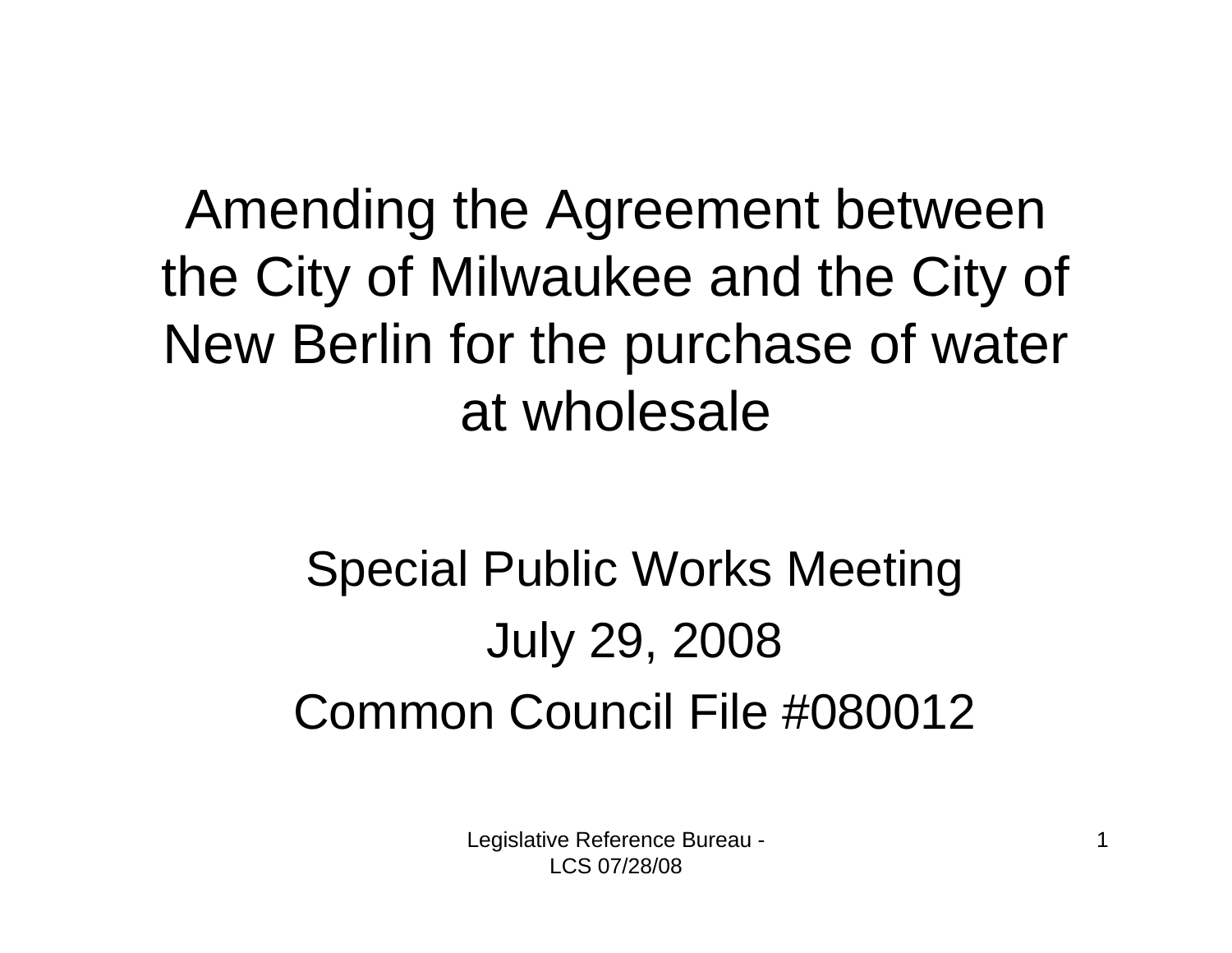# **HISTORY**

- ¾ In June, 2003, a water service agreement between Milwaukee and New Berlin was executed
- ¾ Through the agreement, New Berlin purchased water from Milwaukee at wholesale
- ¾ The agreement applied to only the 'eastern third' of New Berlin, or the 'Approved Lake Water Service Area'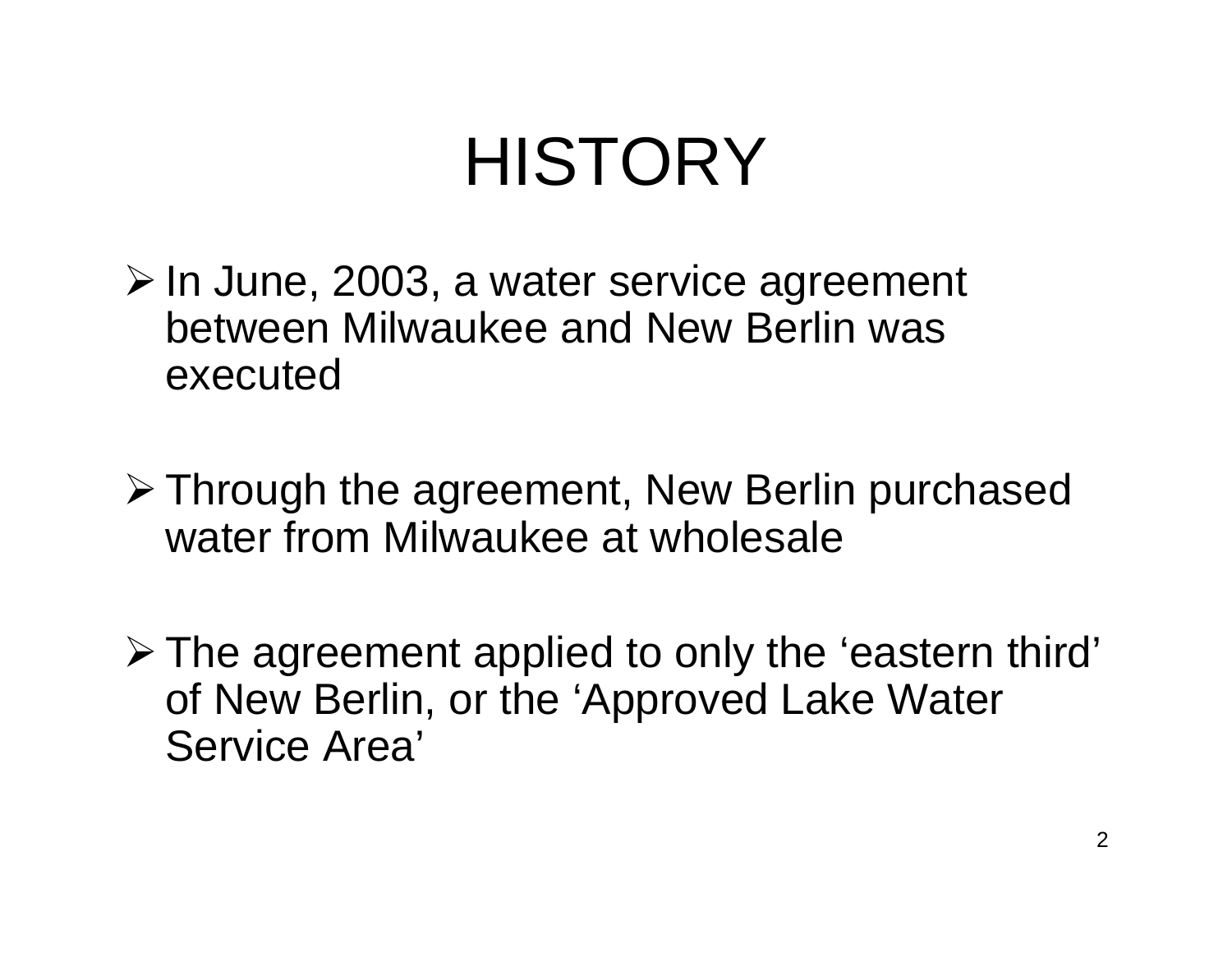# CURRENT FILE: Amending the Agreement

 $\triangleright$  This file is an amendment to the current water service agreement

¾Adoption of this file will approve an amendment to the original 2003 agreement, which will provide service to the 'middle third' of New Berlin, or the "Expanded Lake Water Service Area"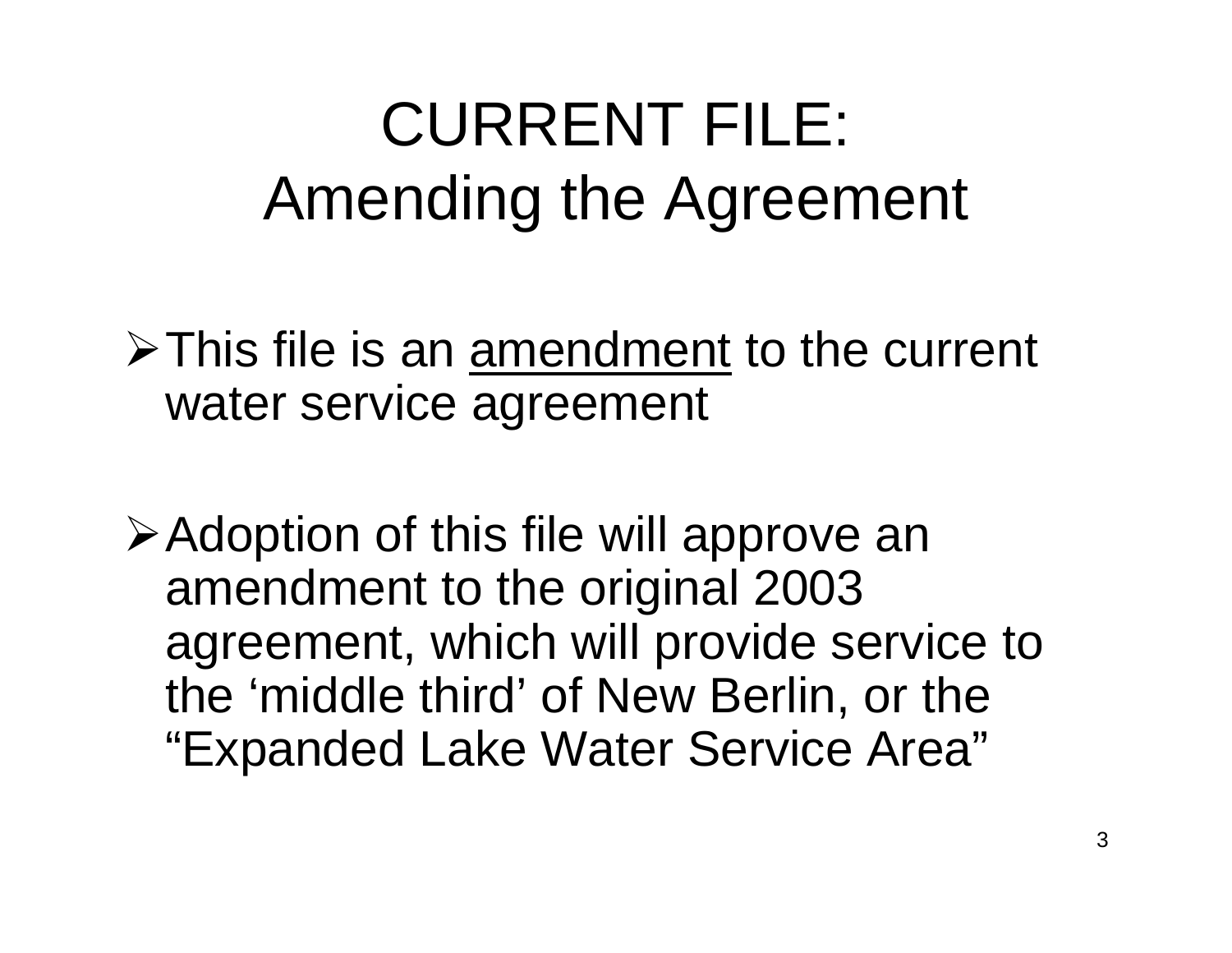# GEOGRAPHY: The 'thirds' of New Berlin

- ¾ "Eastern third": east of the sub-continental divide, and entirely within the Great Lakes Basin. Milwaukee currently provides water to this area.
- ¾ "Middle third": west of the sub-continental divide and within the MMSD 2020 Facilities plan area (which is the current MMSD area plus the 'ultimate' MMSD area per its 2020 plan). This file will approve water service to this area.
- ¾ "Western third": west of the sub-continental divide, and not part of the MMSD service area. This area is not part of the current file. This is called the 'Goundwater Service Area'.

The map on slide 5 illustrates this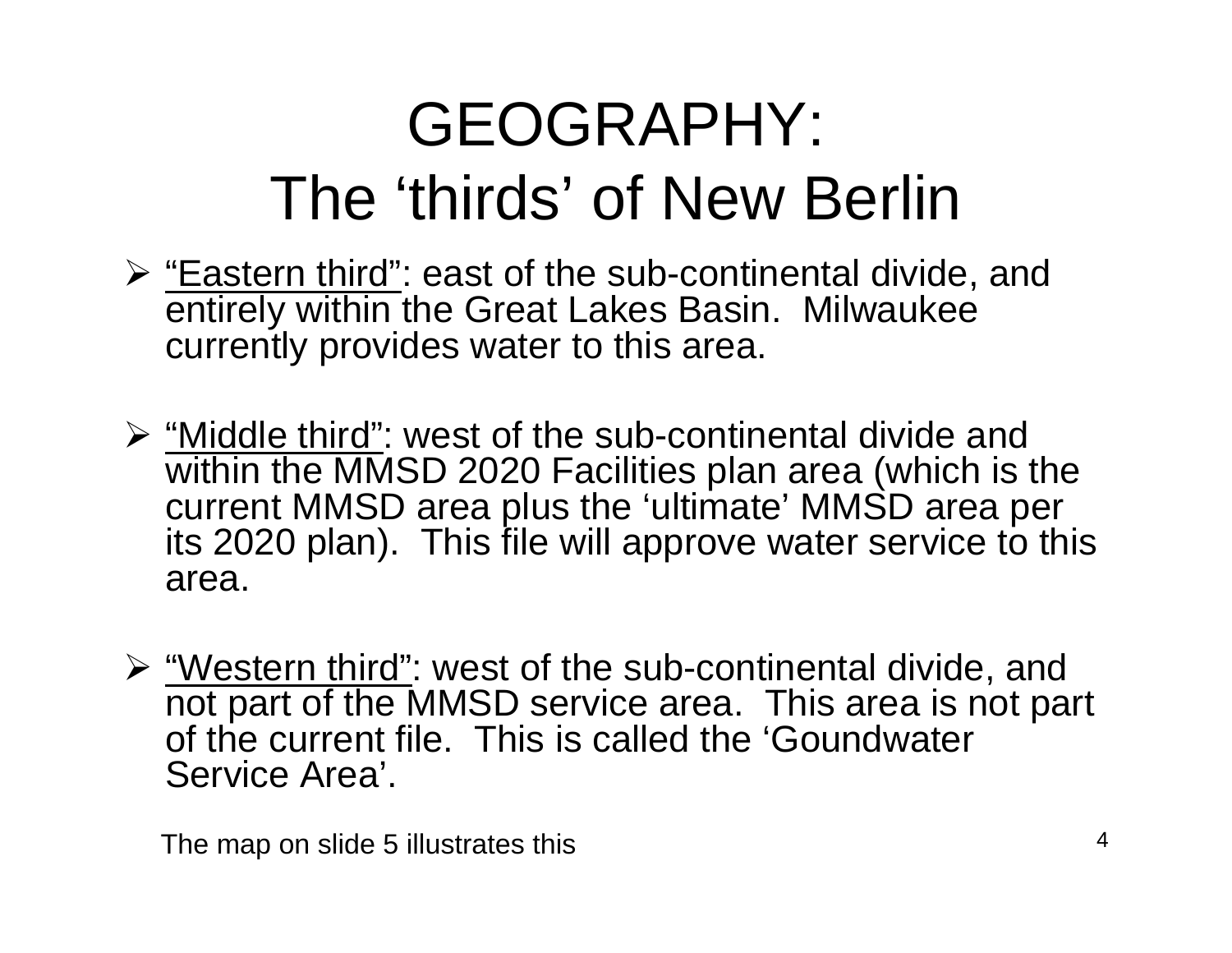#### **GEOGRAPHY**

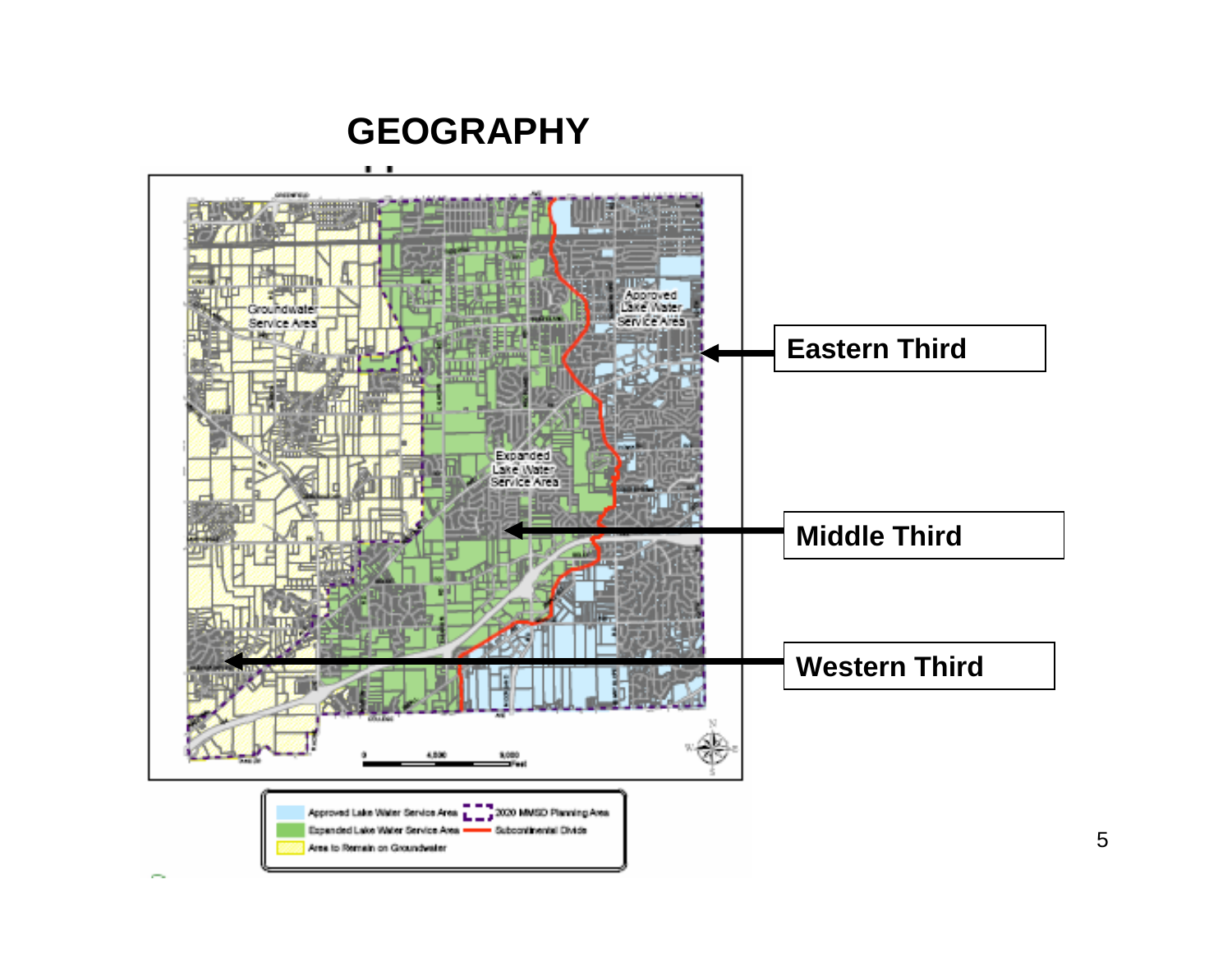# GEOGRAPHY: "Straddling Community"

**New Berlin is intersected by the sub-continental divide:**

- $\triangleright$  The Great Lakes basin is east of the divide, where water is 'returned' to Lake Michigan
- $\triangleright$  The Mississippi River basin is west of the divide, where water is 'returned' to the Mississippi River
- ¾ The Great Lakes Compact defines a community within two watersheds as a "straddling community"

The map on slide 7 illustrates this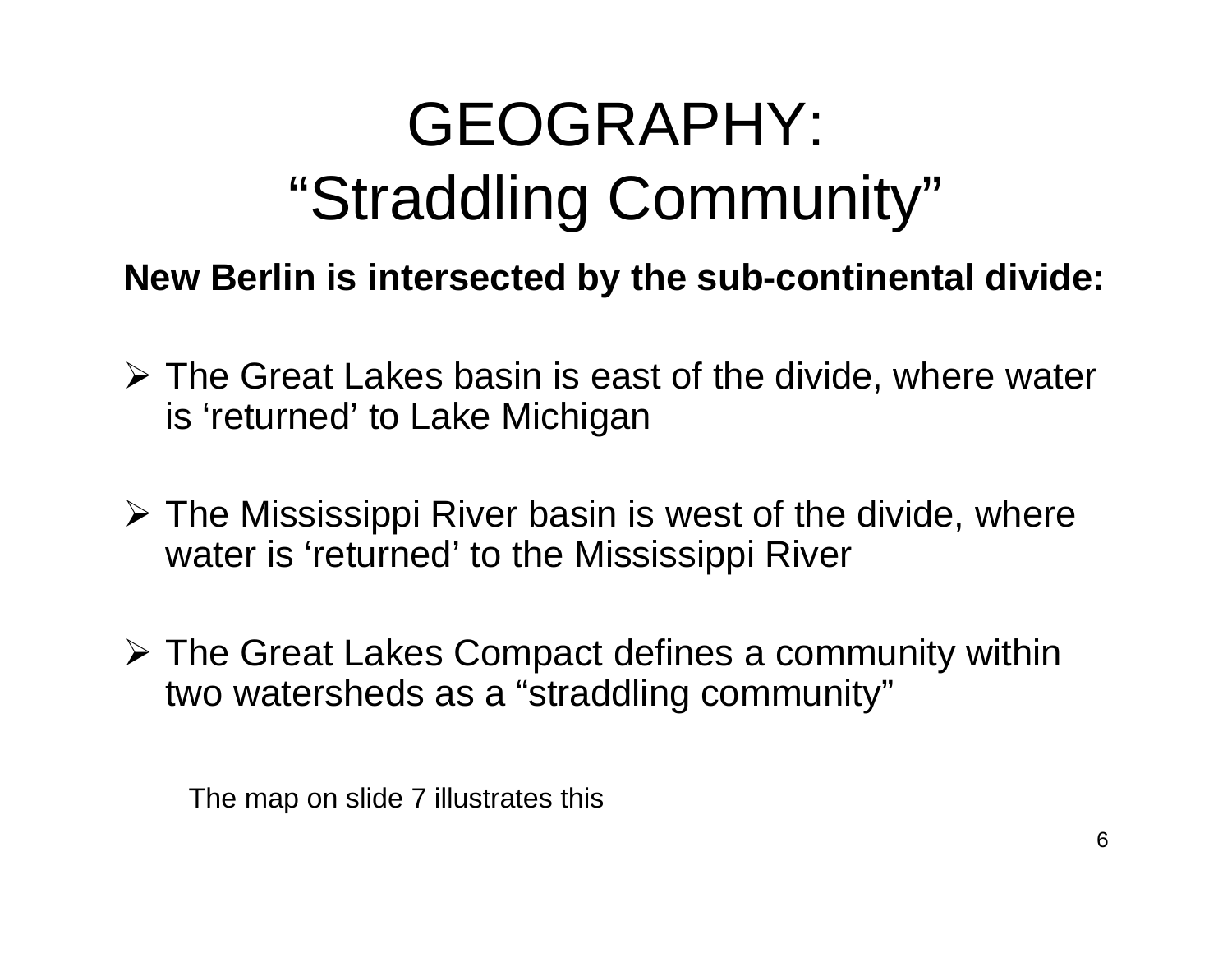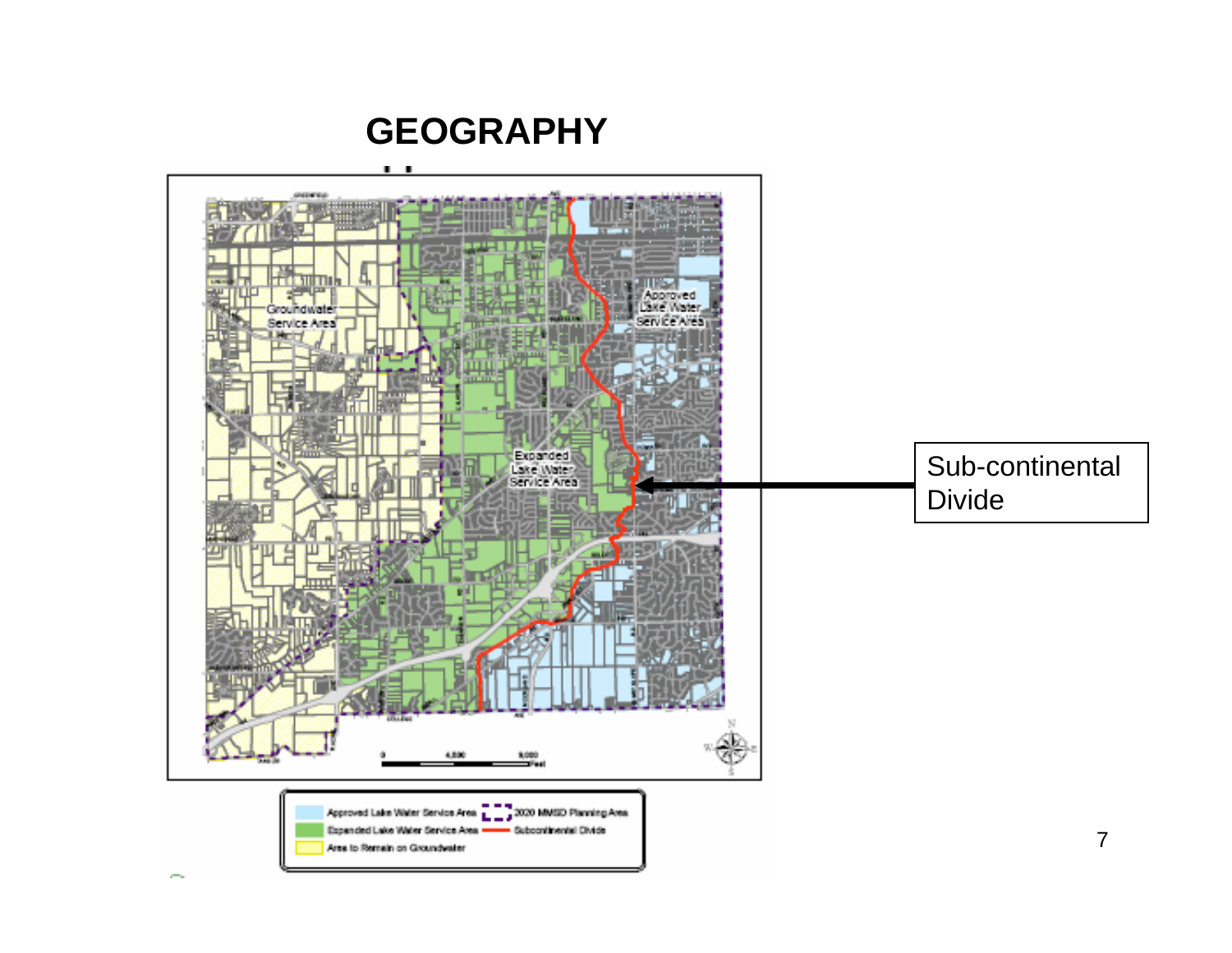# West of the divide, return of water to Lake Michigan?

- ¾ The Great Lakes Compact requires the return of water to the Great Lakes basin
- $\triangleright$  The expanded service area, the 'middle 1/3', is west of the divide, where water is returned to the Mississippi River
- ¾ However, MMSD sewers allow treated wastewater from the 'middle third' to be returned to Lake Michigan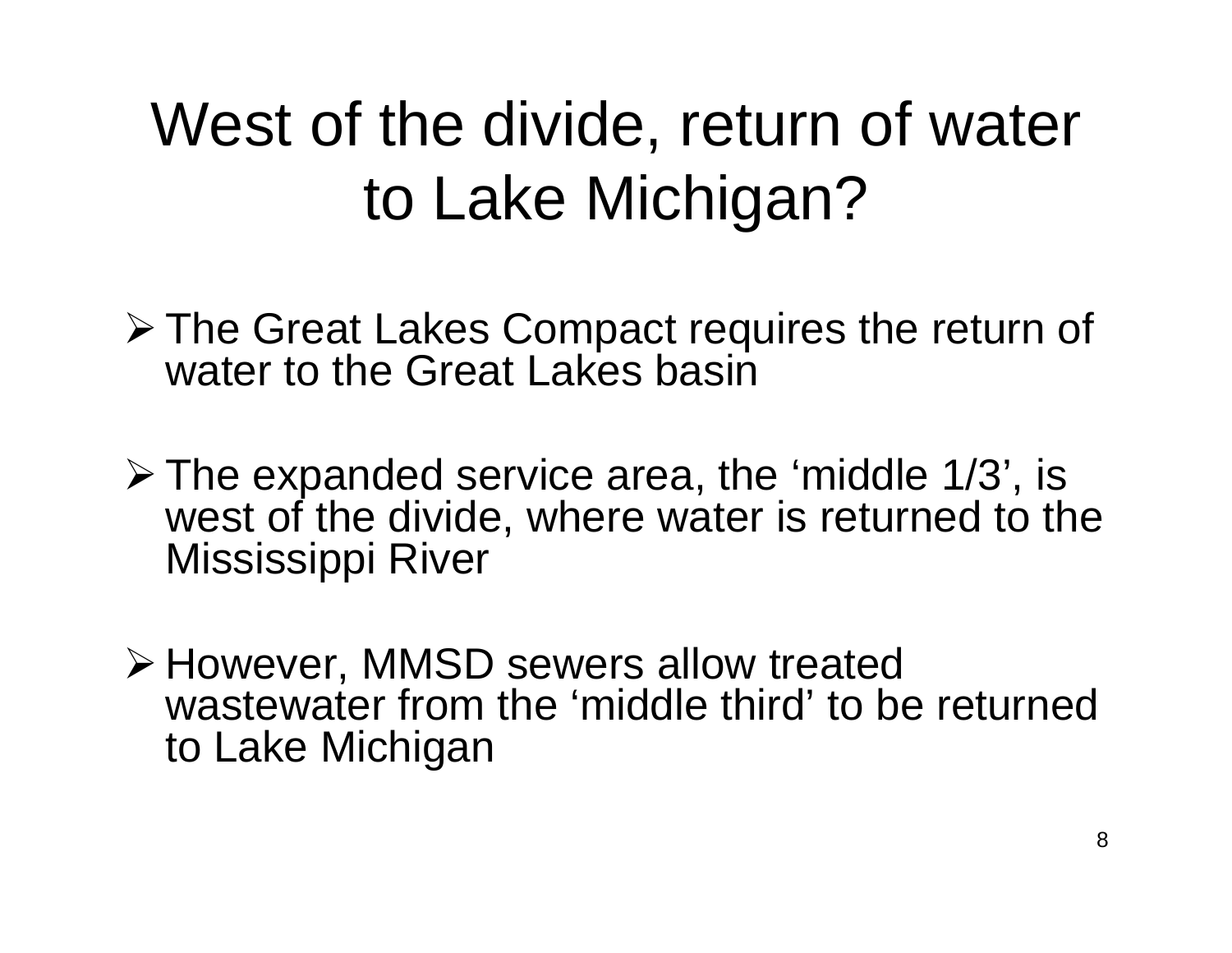## Demand for Milwaukee Water: Radium-contamination in groundwater

- ¾ Radium levels exceed U.S. EPA and WI DNR standards, and the DNR ordered New Berlin to comply with these standards by December, 2006
- ¾ The engineering firm Ruekert & Mielke recommended pursuing Lake Michigan water as the most cost-effective and environmentally-friendly option
- $\triangleright$  The City of Milwaukee is not the only water utility which can provide Lake water to New Berlin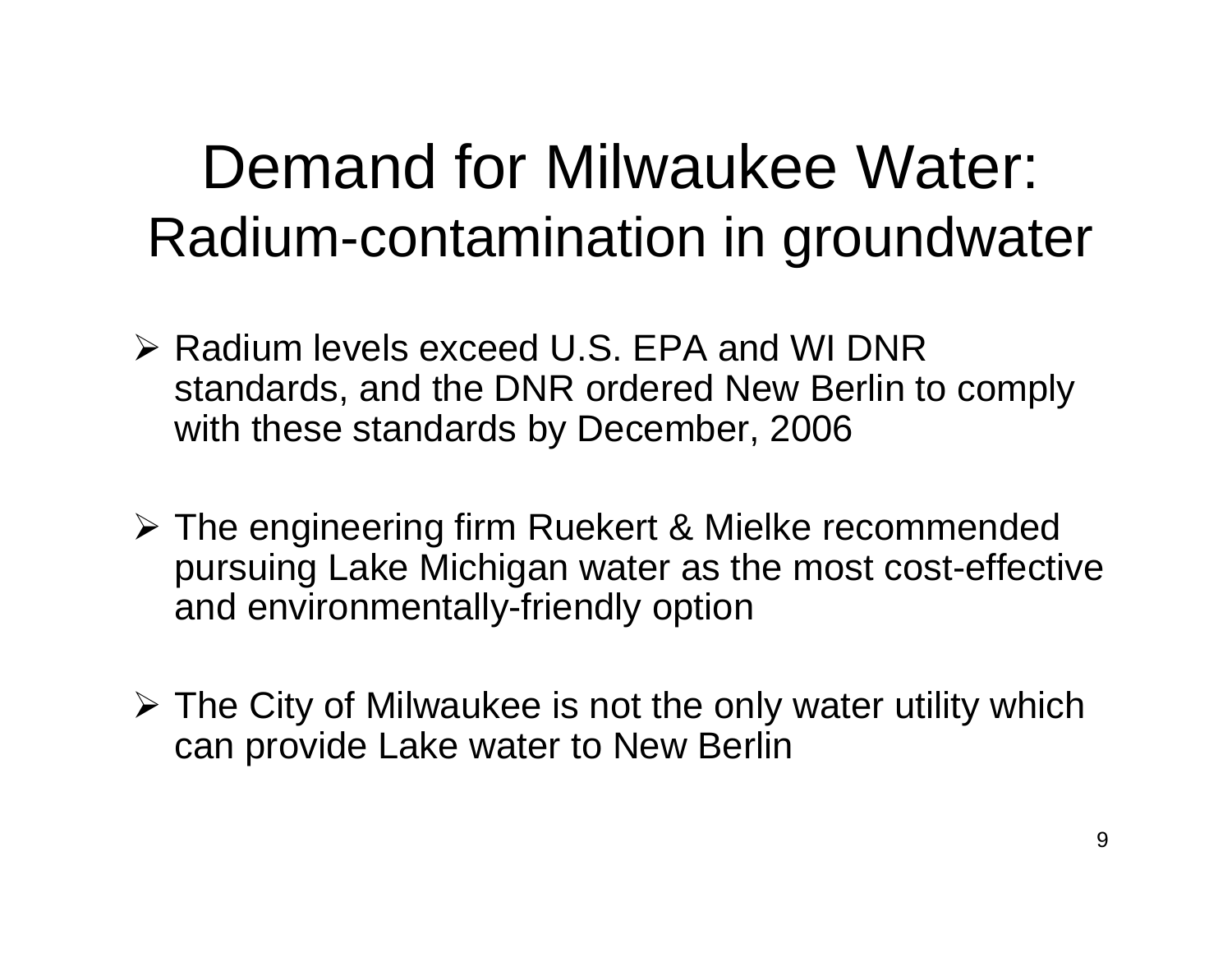## Demand for Milwaukee Water: Radium-contamination in groundwater

¾According to the City of New Berlin, treating the water for radium will result in a capital cost of up to \$4 million and additional operation and maintenance costs of over \$2 million during the 20-year life of the plant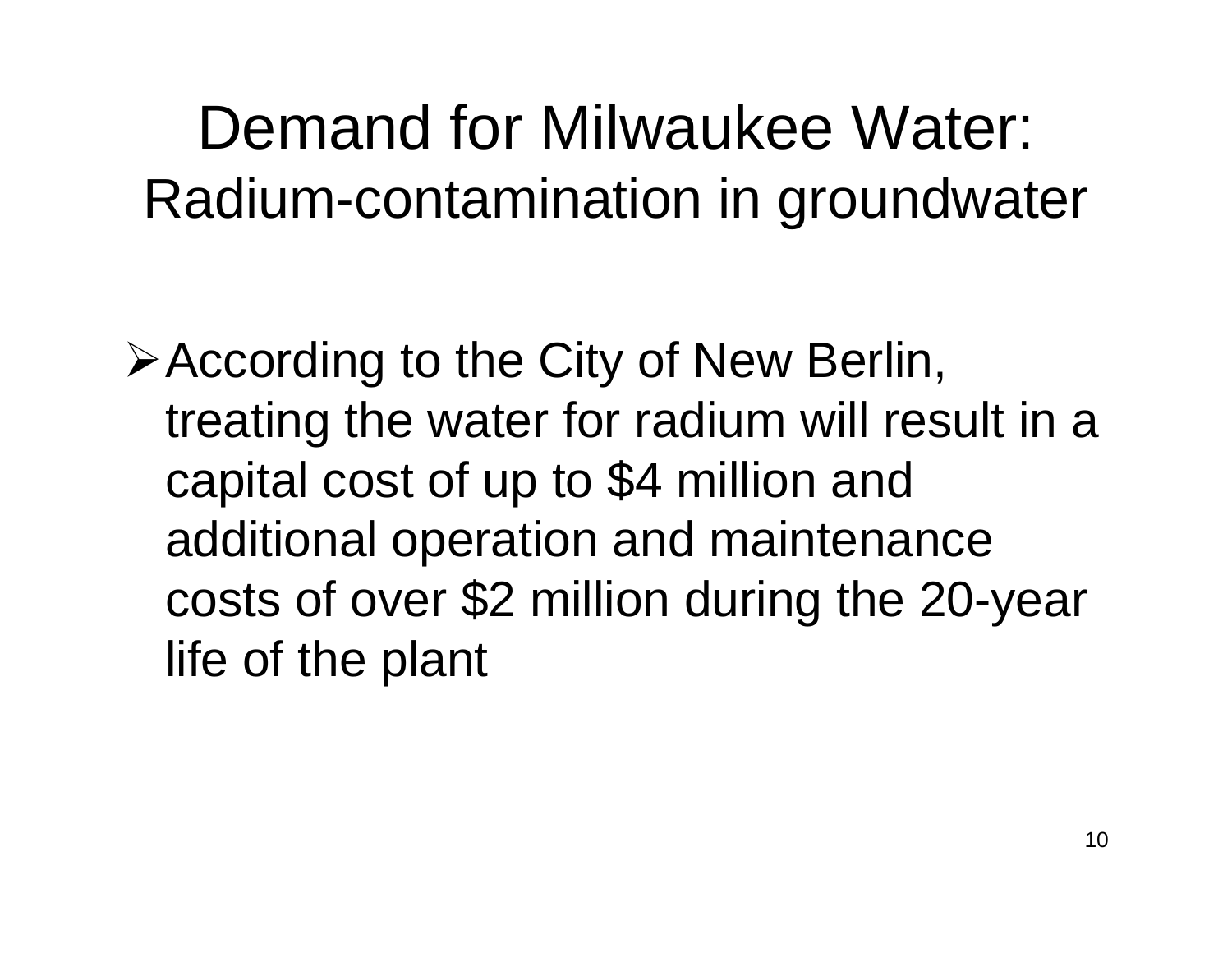# Demand for Milwaukee Water: hard water

 $\triangleright$  The groundwater is very hard (high mineral content), and requires water softening

¾The salt used to soften water is now returned to Lake Michigan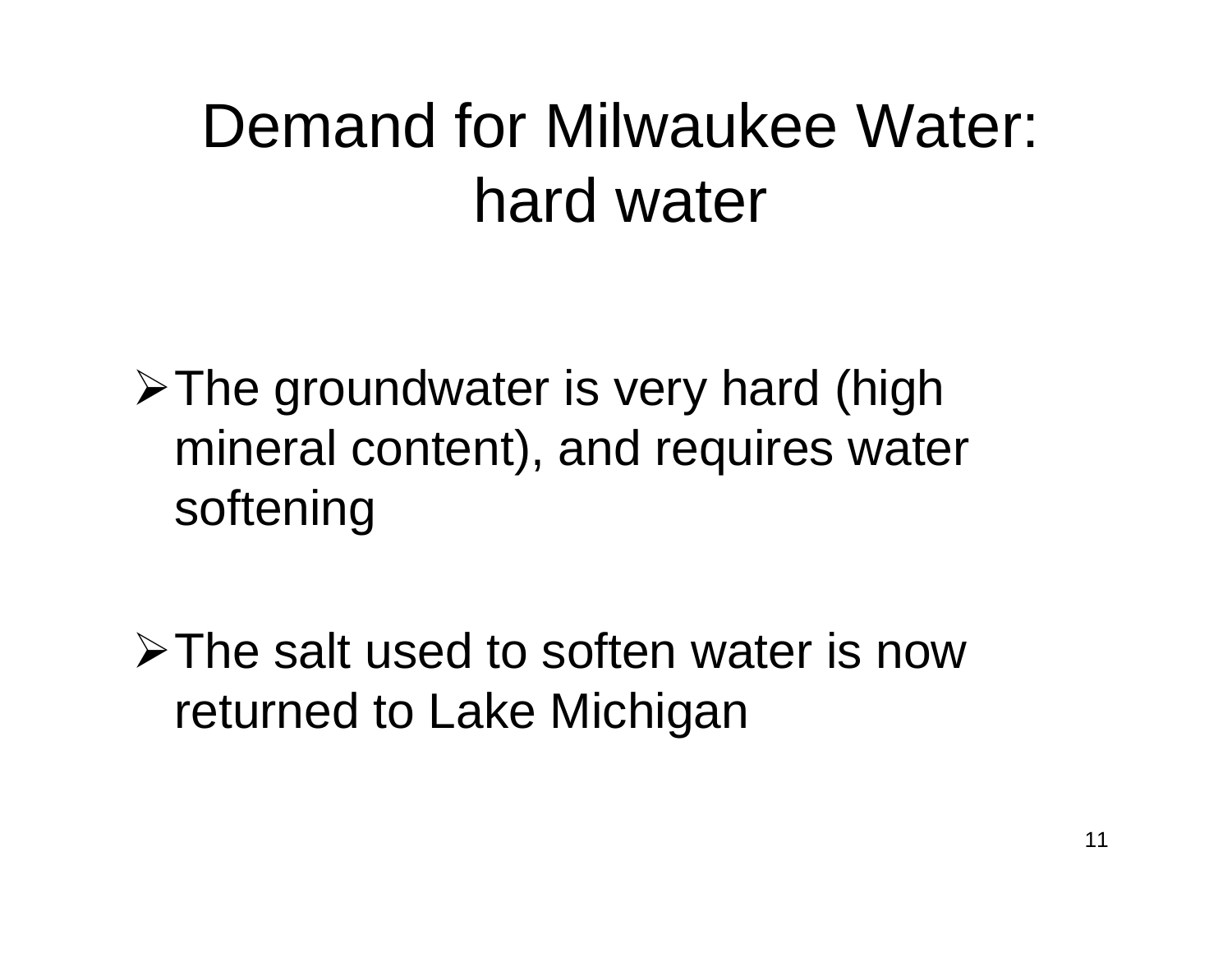Demand for Milwaukee Water: need for a long-term solution

 $\triangleright$  The aquifer is depleting rapidly, and New Berlin will have to look for solutions in the future, probably to the Lake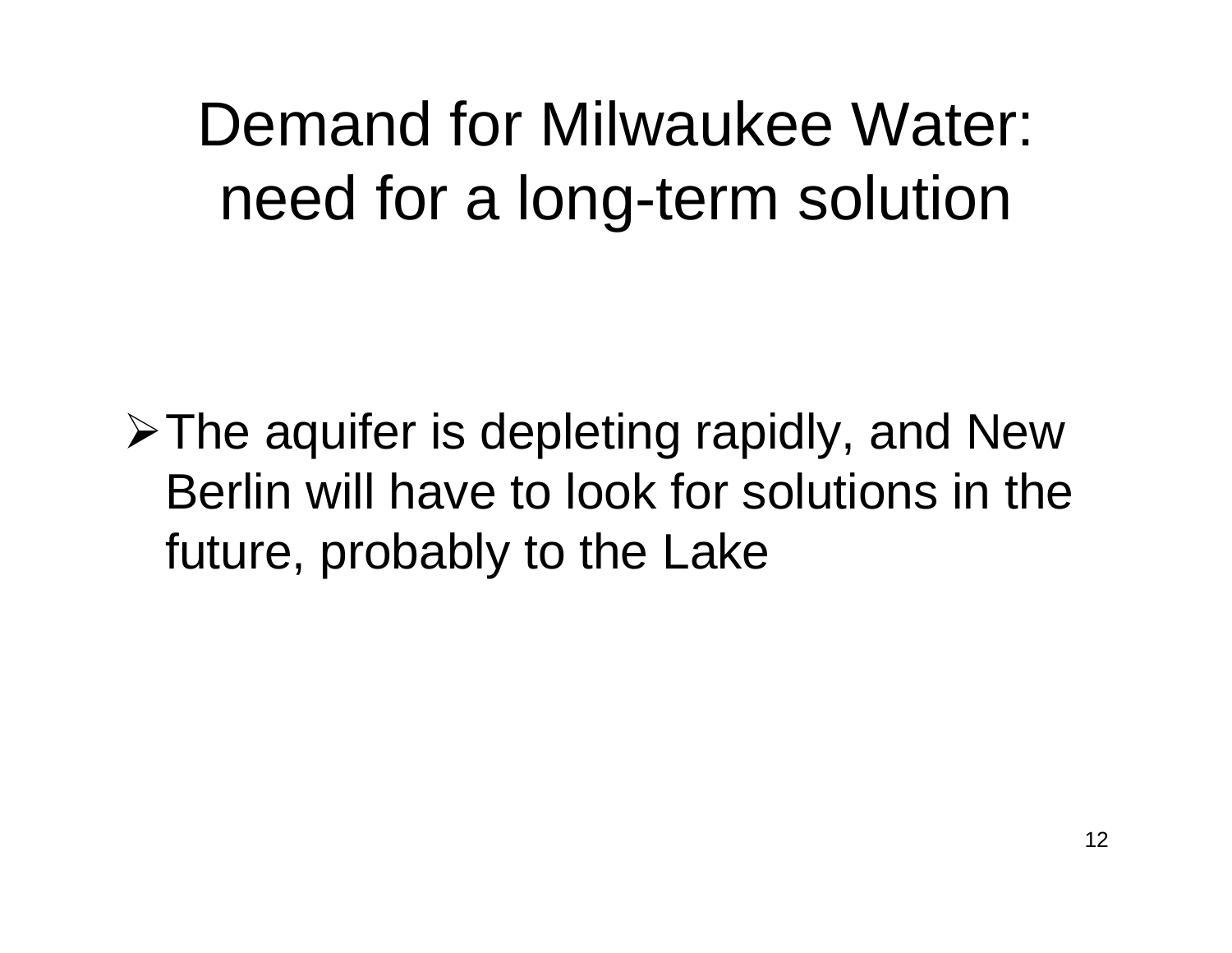### City of Milwaukee policy for the sale of water *guided by Council files 980871 and 020459*

- •Milwaukee Water Works
- •Legislative Reference Bureau
- •Department of City Development
- •Common Council consideration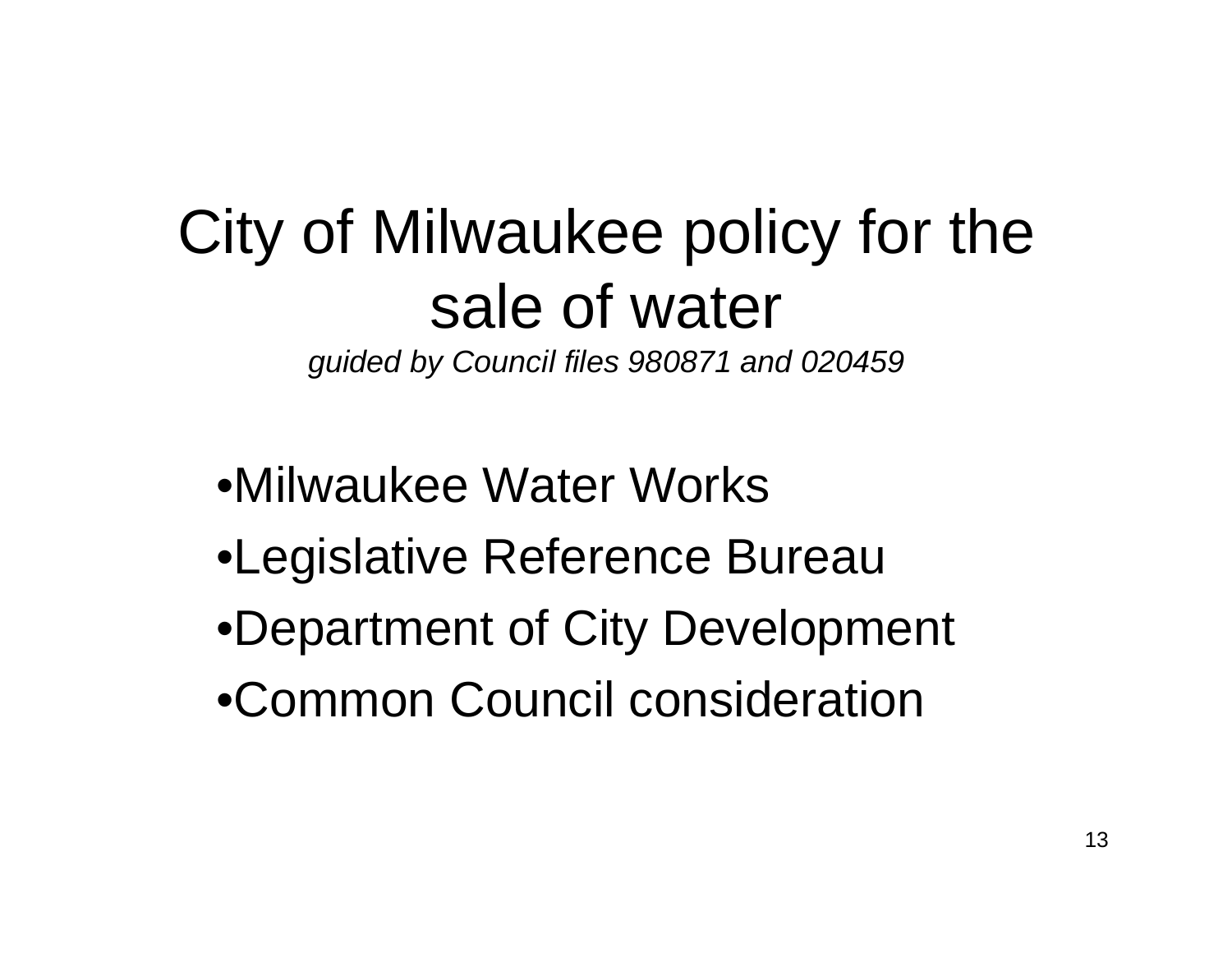# Current Policy

- ¾ **Before a proposed water service agreement is executed, the DCD, LRB and Water Works prepare studies which provide information relating to the community that seeks to purchase the water and a feasibility study relating to the proposed sale.**
- ¾ **The Water Works, DCD and LRB reports are attached to the file.**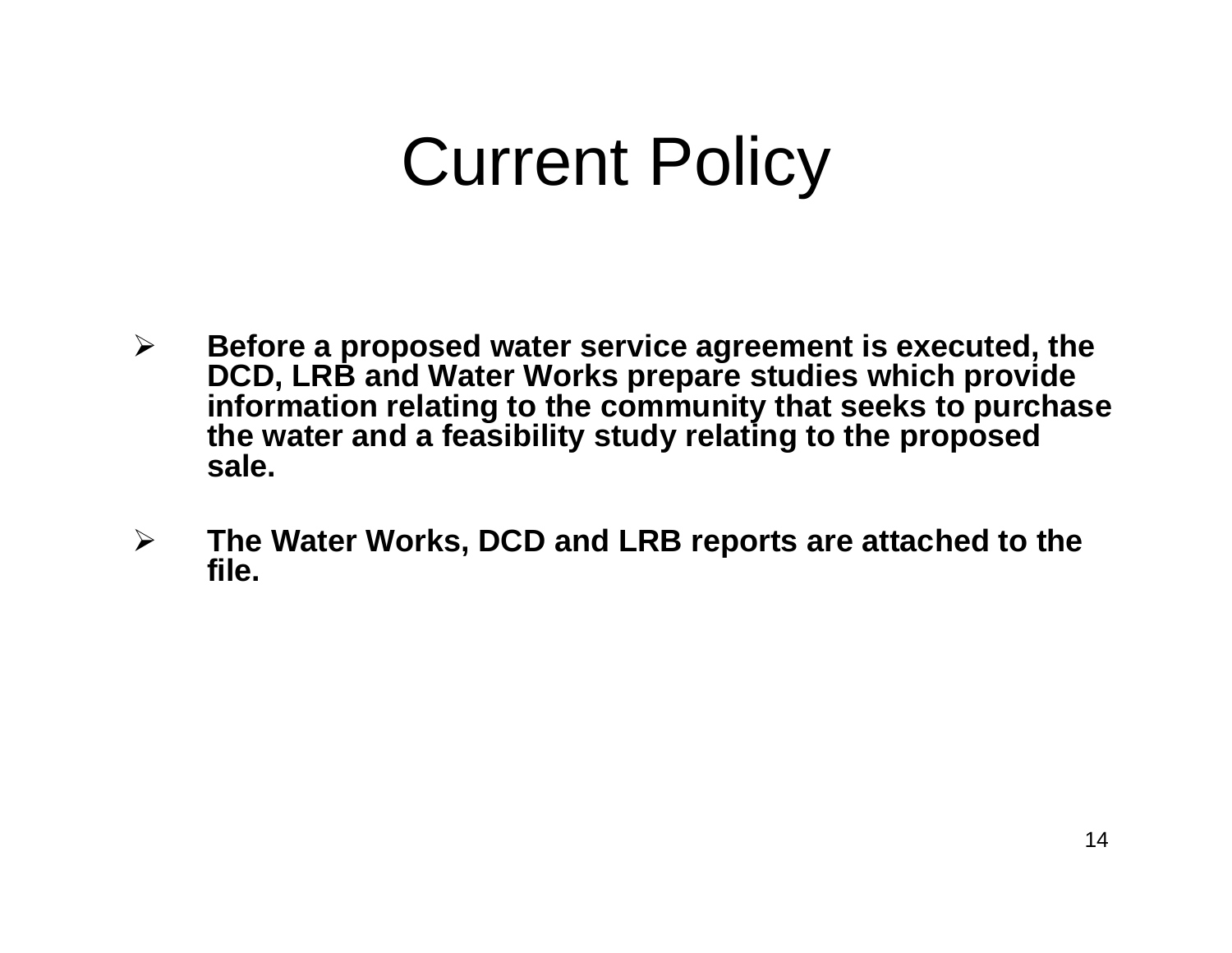## Milwaukee/New Berlin Profile

#### Population, Racial/Ethnic Composition

|                                     | <b>New Berlin</b> | <b>Milwaukee</b> |
|-------------------------------------|-------------------|------------------|
| <b>Total Population</b>             | 39,234            | 573,358**        |
| <b>Percent White</b>                | 94.9%             | 45.7%            |
| <b>Percent African-</b><br>American | 0.5%              | 36.7%            |
| Percent Hispanic or<br>Latino       | 1.1%              | 11.9%            |
| <b>Percent Other</b>                | 3.5%              | 5.7%             |

\*\*Unadjusted 2006 Population Estimate used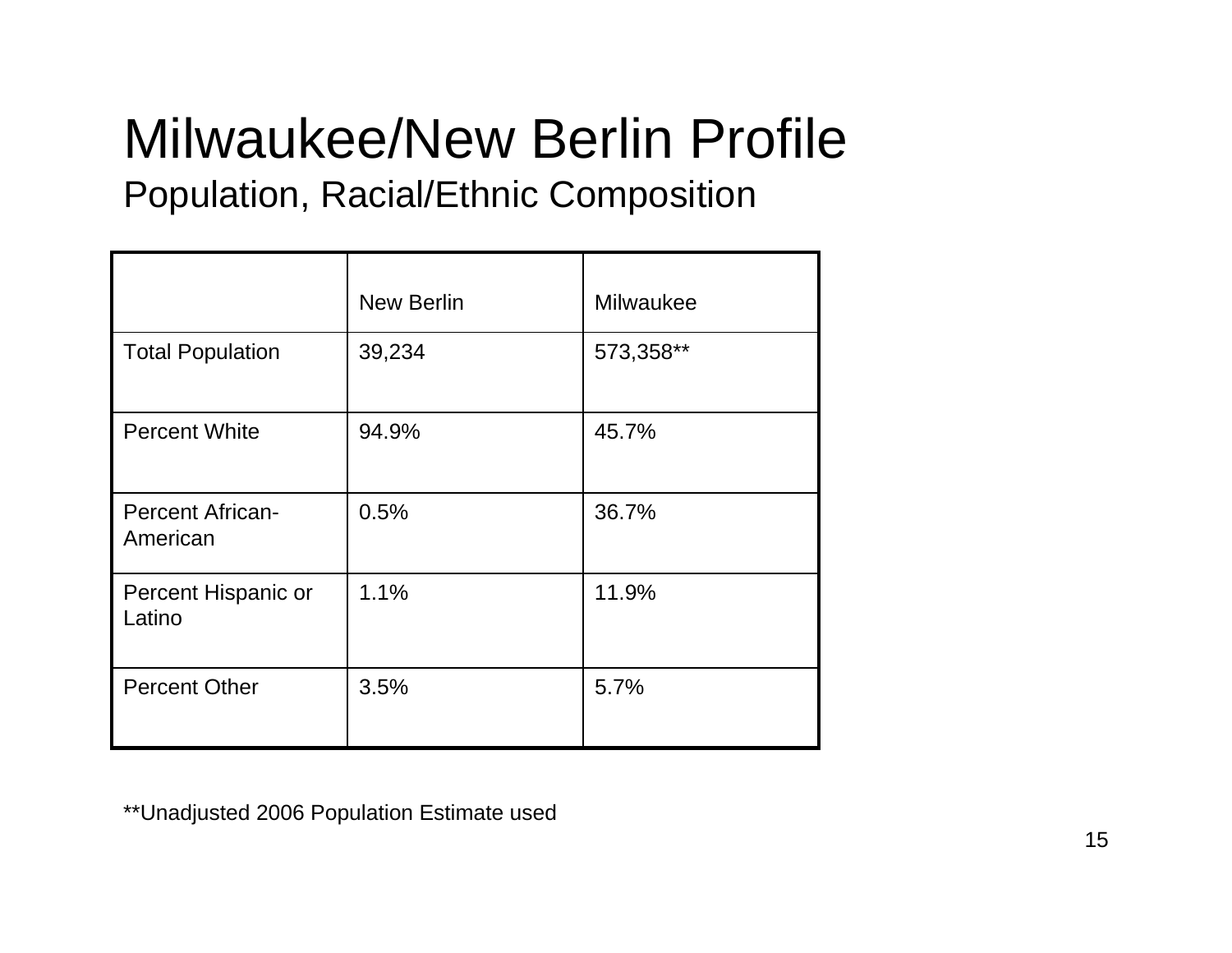## Milwaukee/New Berlin Profile:

Individuals and families below poverty level

|                                                           | <b>New Berlin</b>     | Milwaukee                 |
|-----------------------------------------------------------|-----------------------|---------------------------|
| <b>Families below poverty</b><br>level                    | 139 families, or 1.3% | 23,687, or 17.4%          |
| Individuals below poverty   748 persons, or 2.0%<br>level |                       | 123,664 persons, or 21.3% |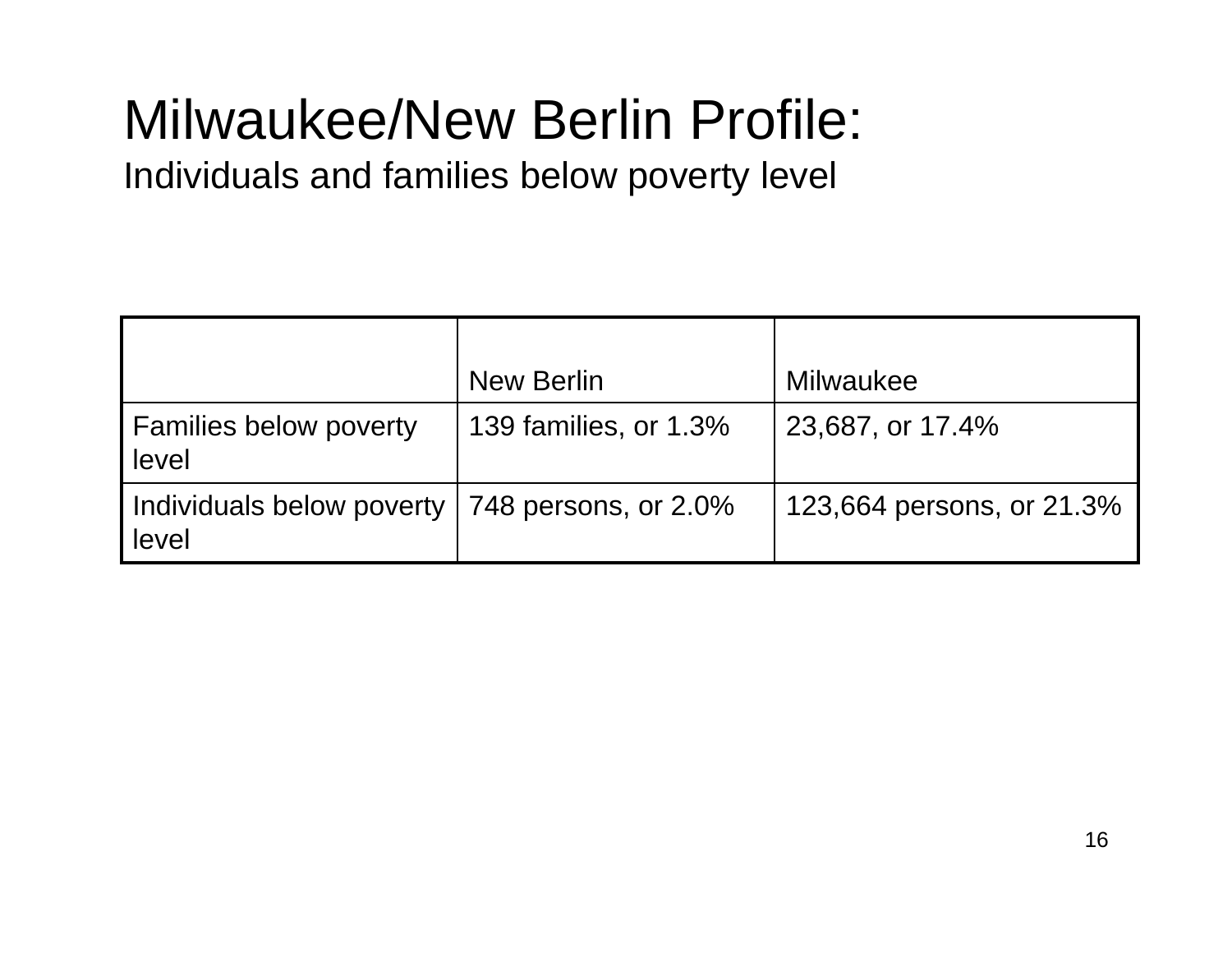## Milwaukee/New Berlin Profile:

Median household income and home value

|                                                 | New Berlin   Milwaukee |          |
|-------------------------------------------------|------------------------|----------|
| <b>Median Household Income</b>                  | \$67,576               | \$32,216 |
| Median Value of Owner-occupied Home   \$162,100 |                        | \$80,400 |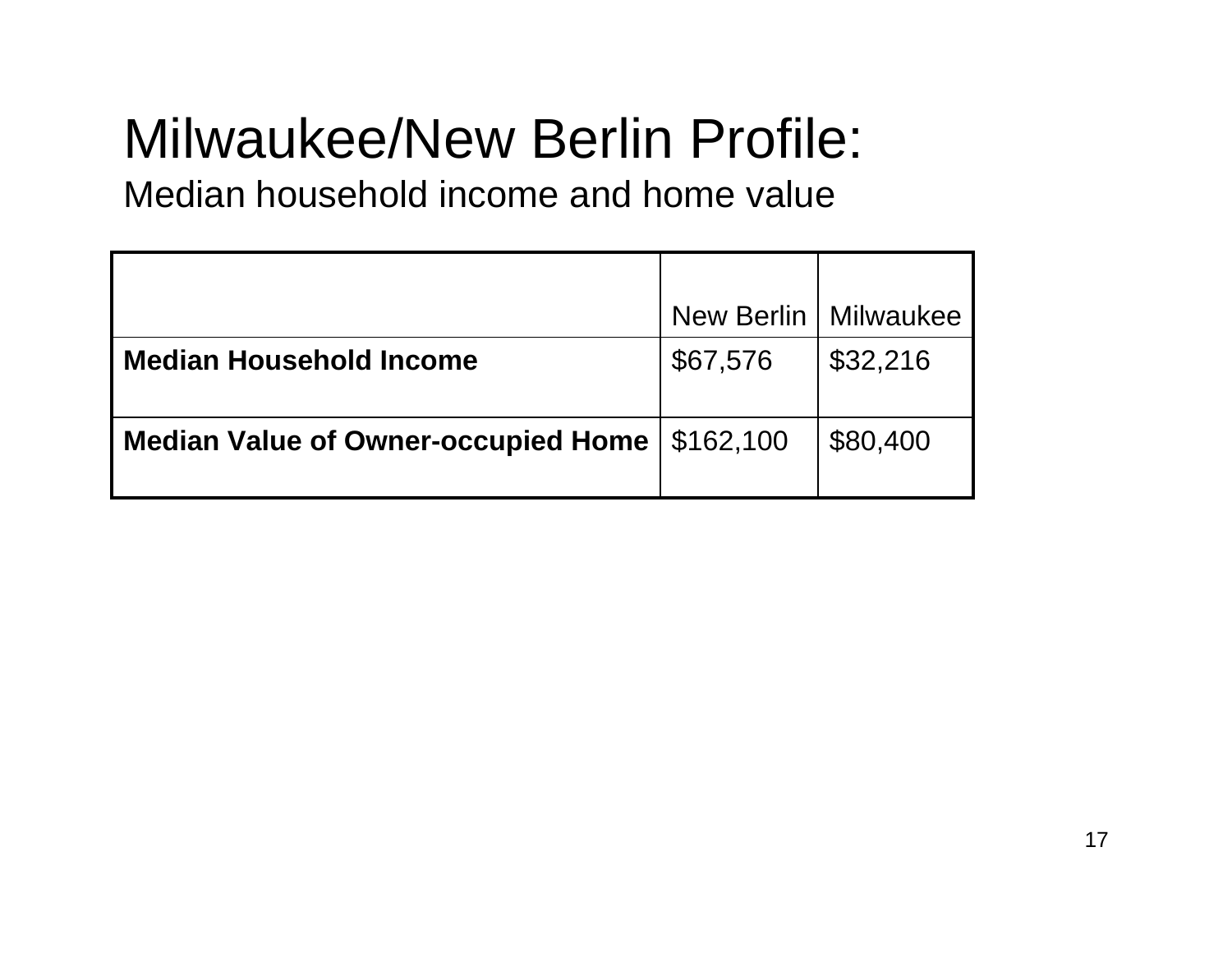# Current Policy: Common Council Consideration

 $\triangleright$  According to policy, the Common Council's consideration of any proposed water sale shall include but not be limited to the following criteria: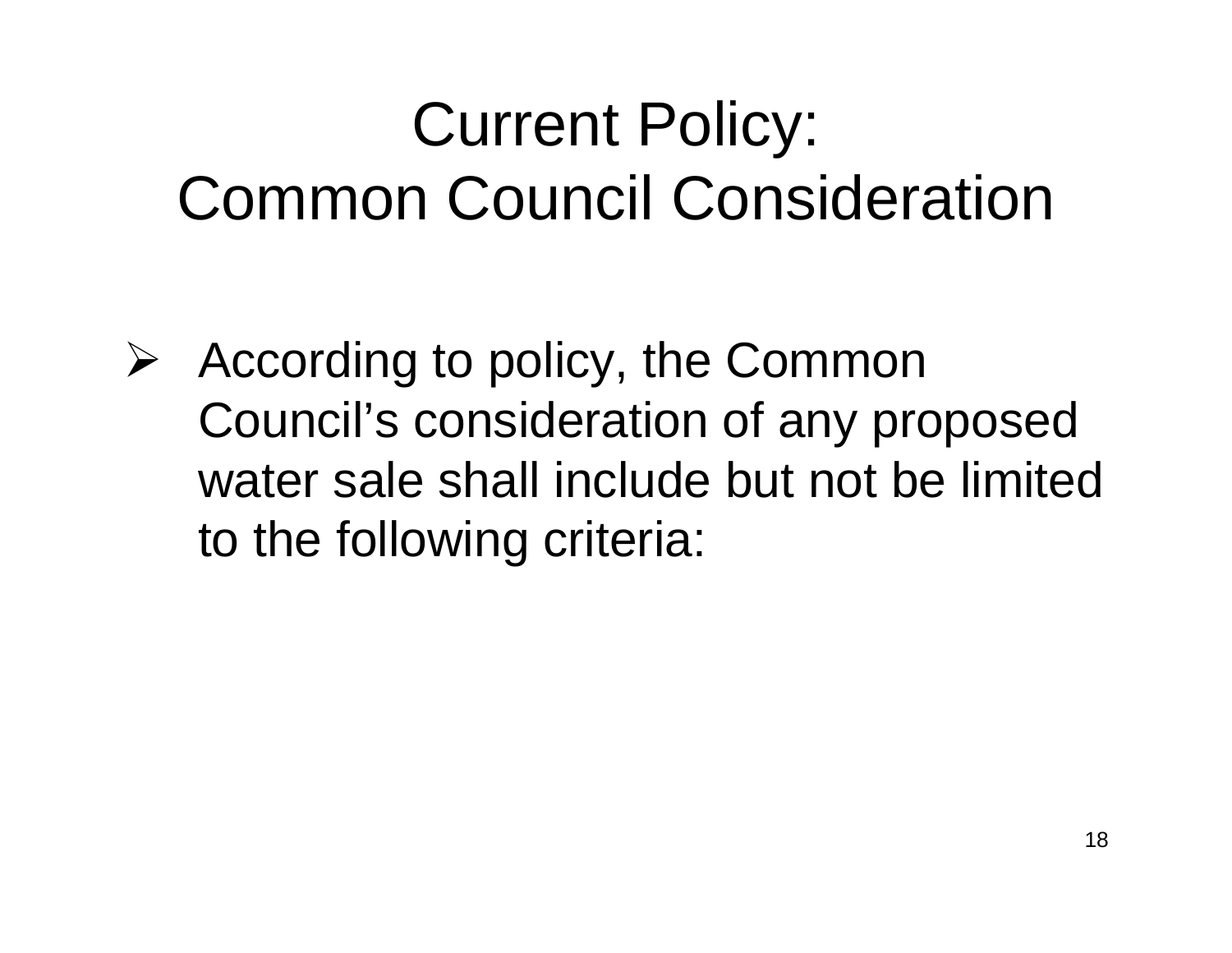# Current Policy: Common Council Consideration

- 1. Whether the proposed sale is the result of a water shortage or water contamination public health crisis in the community or area to be served.
- 2. Whether the community to be served is fully developed or primarily undeveloped.
- 3. Whether the community to be served is primarily residential or business.
- 4. Whether the further expansion of the community is contingent upon the availability of City of Milwaukee water.
- 5. Whether the sale may have a potential negative impact on the City due to lost opportunities for attracting new businesses and jobs to Milwaukee.
- 6. Whether the community to be served has adopted a comprehensive plan according to the provisions of s. 66.1001, Wis. Stats. (Wisconsin's "Smart Growth" law).
- 7. Whether the community to be served has adopted a comprehensive housing strategy. Per LRB analysis to the 2003 file, the strategy would integrate affordable housing opportunities to encourage racial and income diversification.
- 8. Whether the community to be served has adopted a comprehensive public transportation strategy. Per LRB analysis to the 2003 file, the strategy would expand and improve transportation links between disadvantaged persons living in urban Milwaukee County and suburban job opportunities.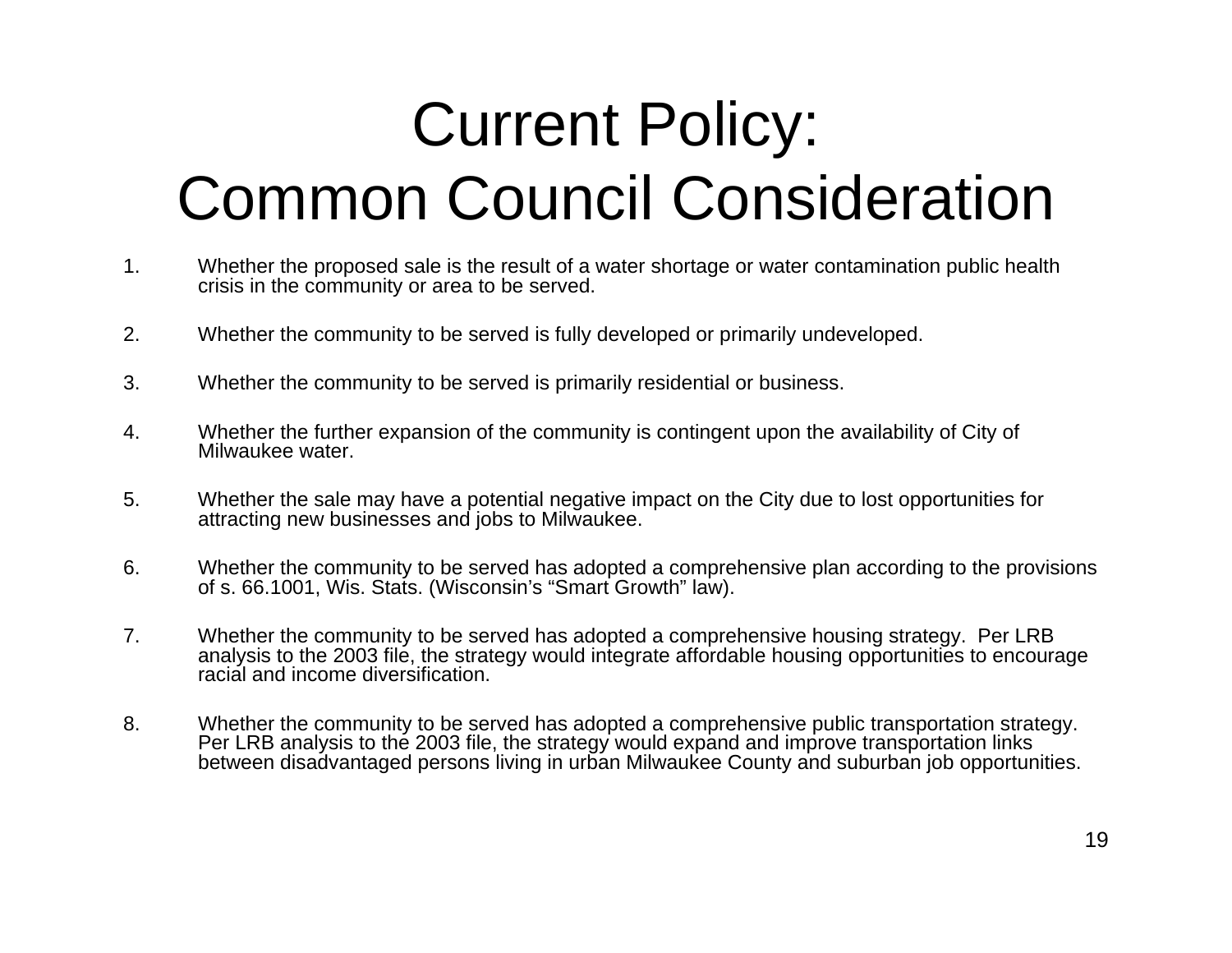#1: Is the proposed sale the result of a water shortage or public health crisis?

**Both: Short-run and long-run:**

- **≻** Short-run: The proposed sale results from water quality concerns, including excessive levels of radium. The Wisconsin DNR ordered New Berlin to reduce the level of potentially cancer-causing radium to comply with standards set by the federal Safe Drinking Water Act by December, 2006.
- **≻ Long-run: The aquifer is depleting rapidly, and New** Berlin will have to look for solutions in the future, probably to the Lake. Further, as aquifer levels deplete, the radium concentration increases.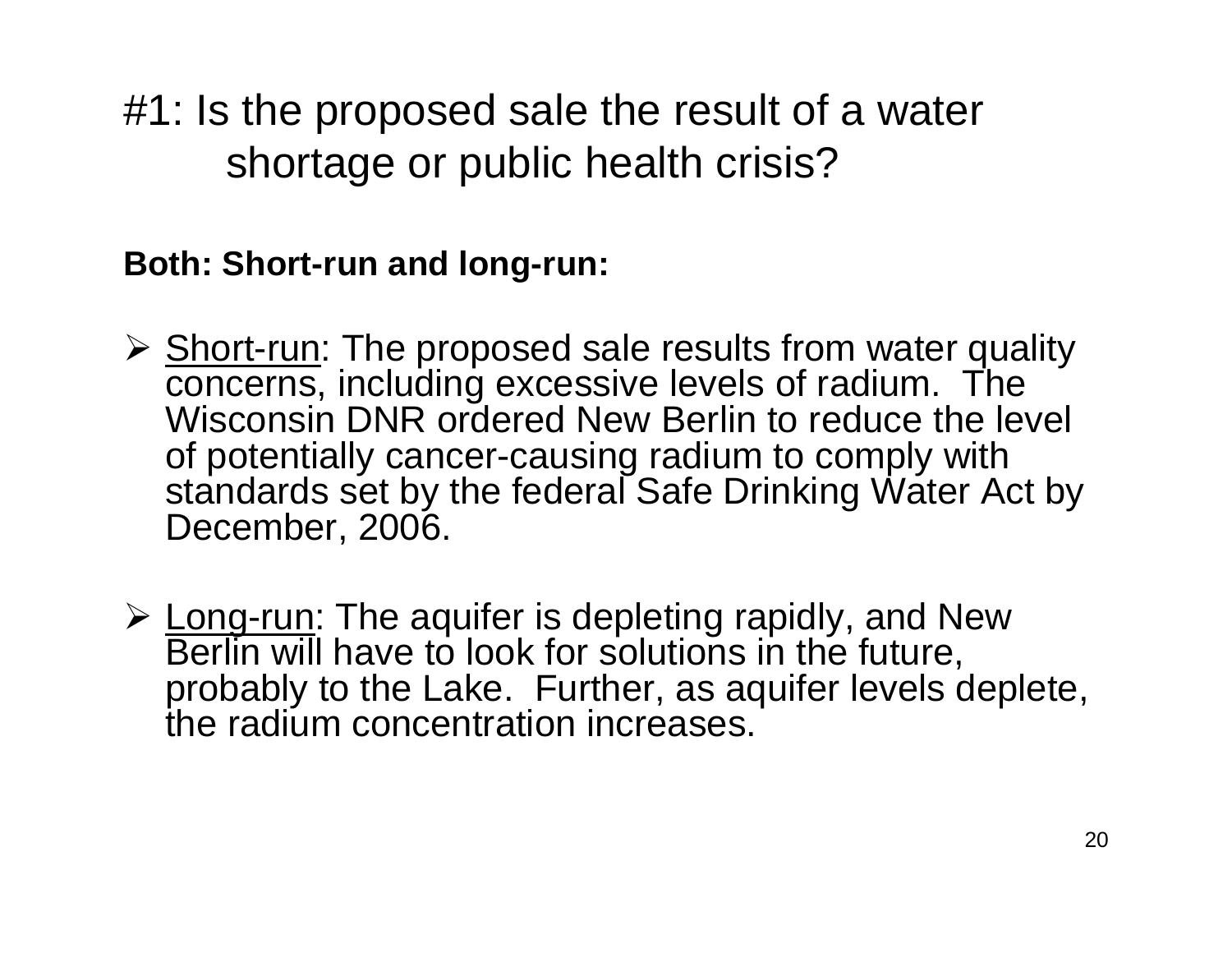#2: Is the area of New Berlin to be served fully developed or primarily undeveloped?

 $\triangleright$  The area to be served (the "middle third") is partially developed. The area contains approximately 1900 homes, additional undeveloped areas that are zoned for residential development, and approximately 175 acres that could be developed for non-residential uses.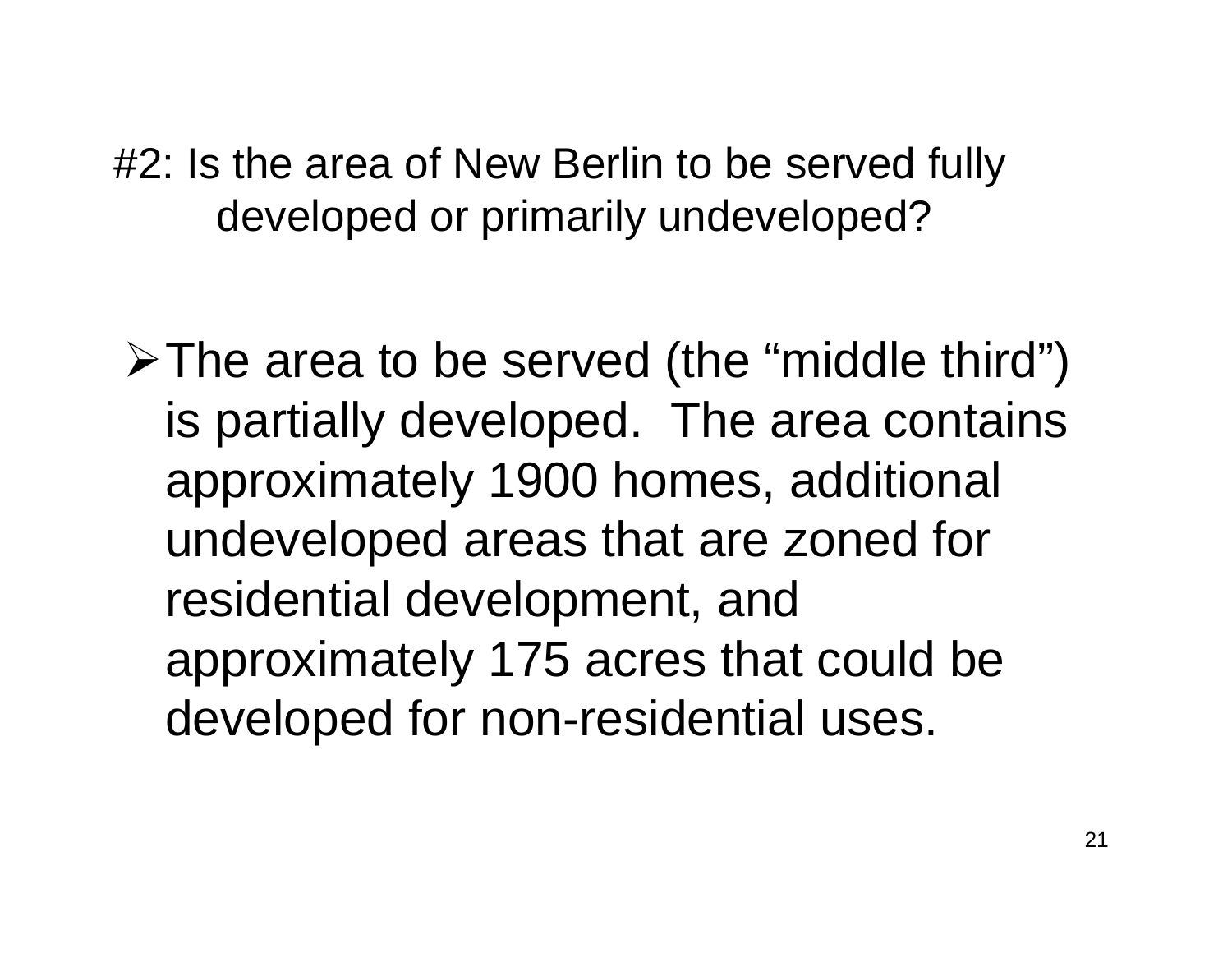

#### **Potential Development Lands in the 'Middle Third'**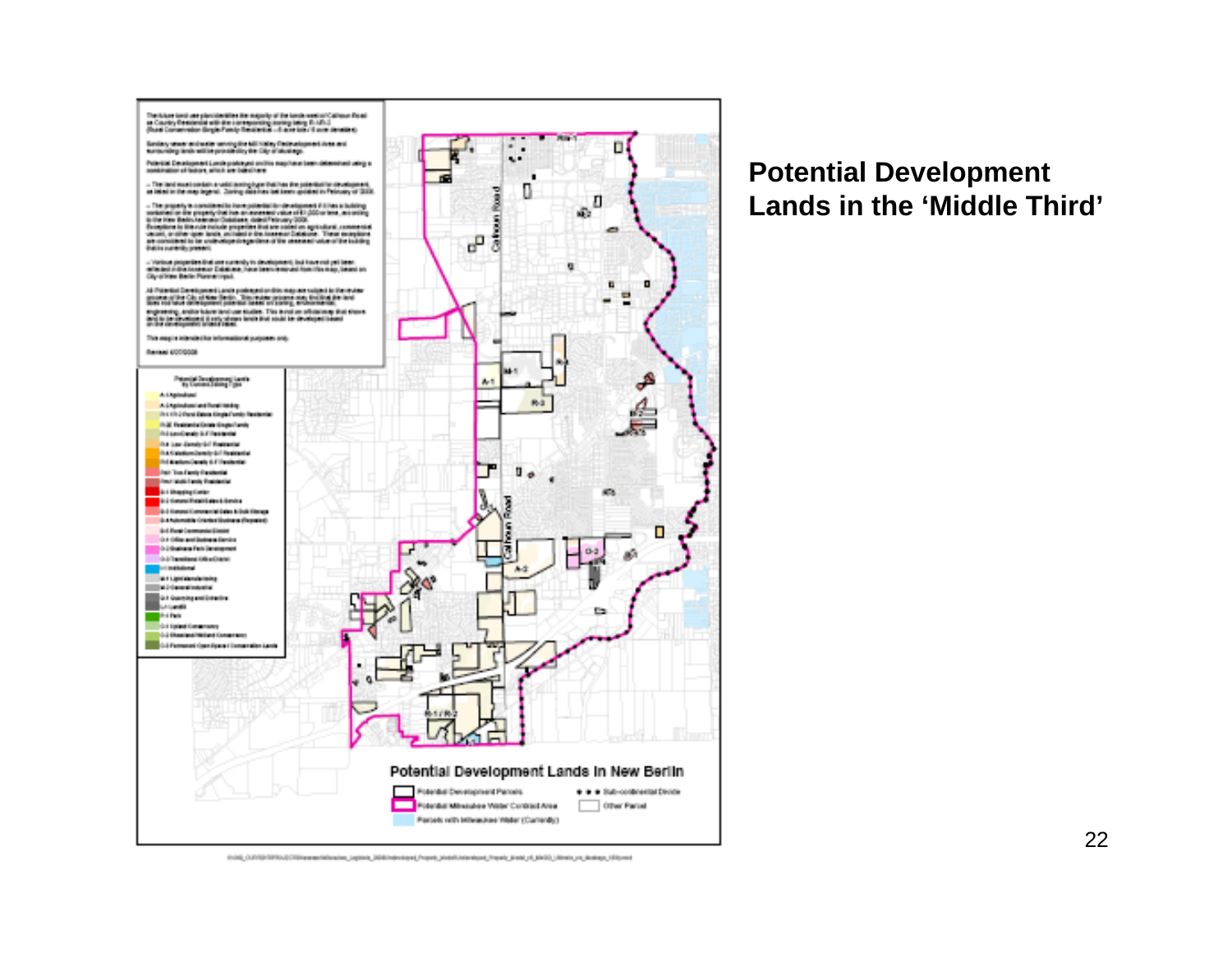#### **Potential Development Lands in the New Berlin Proposed Service Area – Middle Third**

| <b>Zoning Code</b>                          | Area (sq. ft.) | Acres    |  |
|---------------------------------------------|----------------|----------|--|
| Agricultural                                | 1,436,354.06   | 32.97    |  |
| <b>Agricultural and Rural Holding</b>       | 21,595,453.16  | 495.76   |  |
| <b>Shopping Center</b>                      | 262,961.05     | 6.04     |  |
| General Retail Sales & Service              | 1,290,142.04   | 29.61    |  |
| <b>Automobile Oriented Business</b>         | 63,971.79      | 1.47     |  |
| Institutional                               | 891,155.67     | 20.46    |  |
| <b>Light Manufacturing</b>                  | 3,583,977.95   | 82.28    |  |
| General Industrial                          | 257,172.94     | 5.90     |  |
| Office and Business Service                 | 66,104.57      | 1.52     |  |
| <b>Business Park Development</b>            | 1,890,706.70   | 43.40    |  |
| Rural Estate Single-Family Residential      | 10,610,687.06  | 243.59   |  |
| Low-Density Single-Family Residential       | 3,701,321.52   | 84.97    |  |
| Low-Density Single-Family Residential       | 1,943,414.01   | 44.61    |  |
| Medium-Density Single-Family<br>Residential | 408,403.35     | 9.38     |  |
| Medium-Density Single-Family<br>Residential | 460,626.33     | 10.57    |  |
| Multi-Family Residential                    | 30,905.35      | 0.71     |  |
| <b>Totals</b>                               | Area (sq. ft.) | Acres    |  |
| <b>Total Potential Development Land</b>     | 48,493,357.56  | 1,113.25 |  |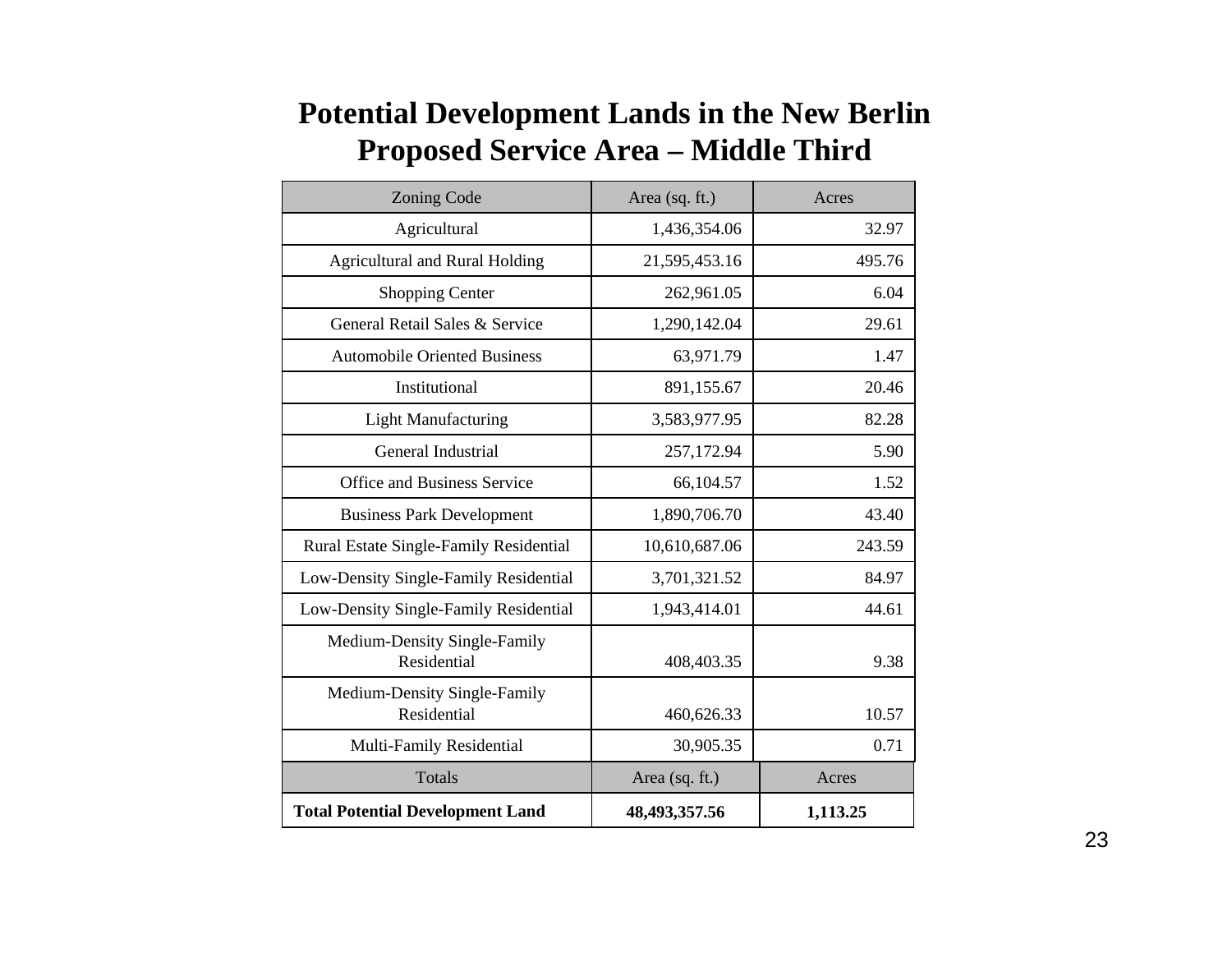#### **Potential Development Lands in the Proposed Service Area – Middle Third**

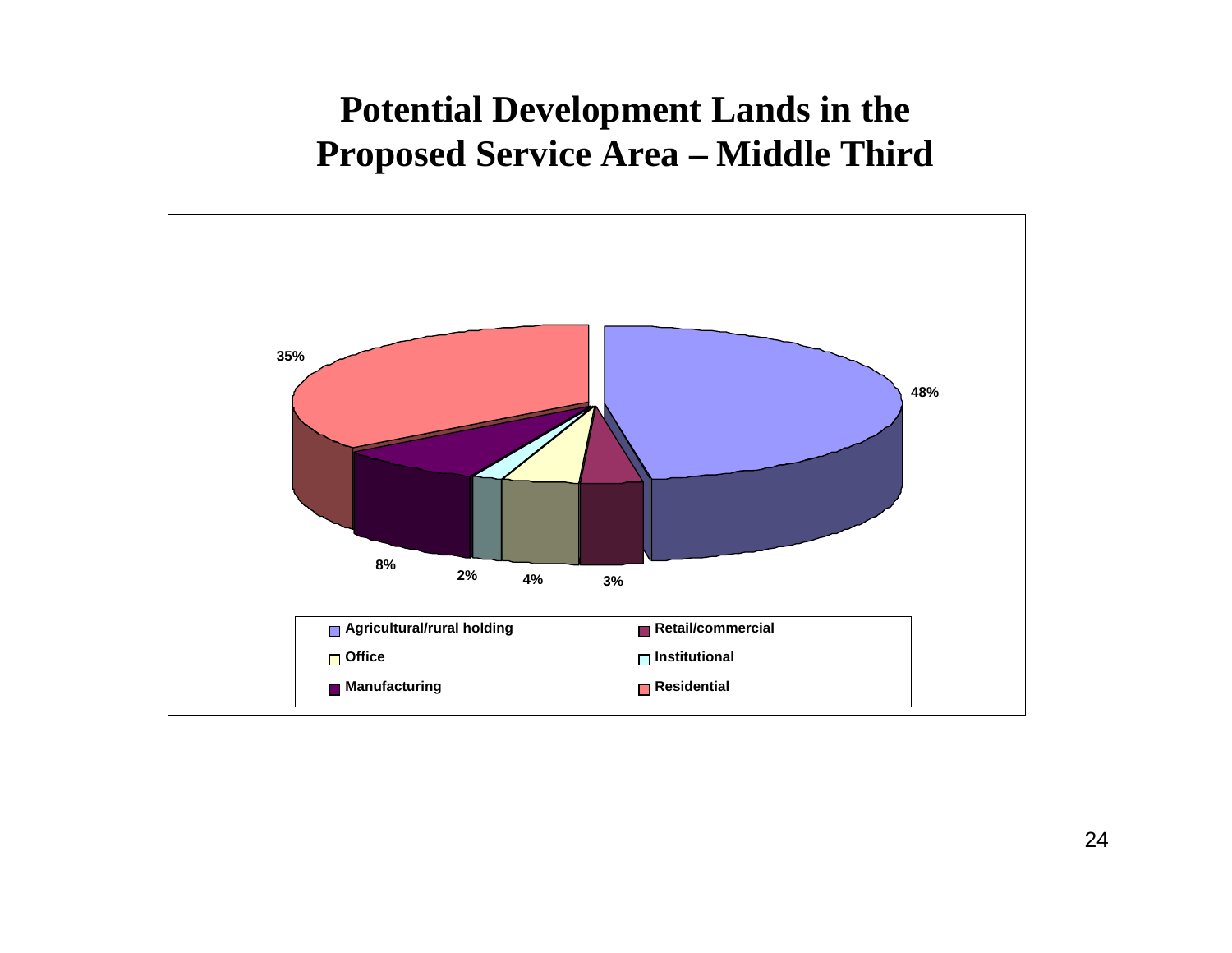#3: Is the area of New Berlin to be served primarily residential or business?

¾ **Primarily residential and agricultural. Of 1,113.25 developable acres:**

- 394 acres are zoned residential (35%)
- 529 acres are zoned agricultural (47%)
- Shopping Center, Retail Sales, Automobile-oriented, Light Manufacturing, General Industrial, Office and Business Service and Business Park Development zones <u>combined</u> have 170.22 developable acres (15%)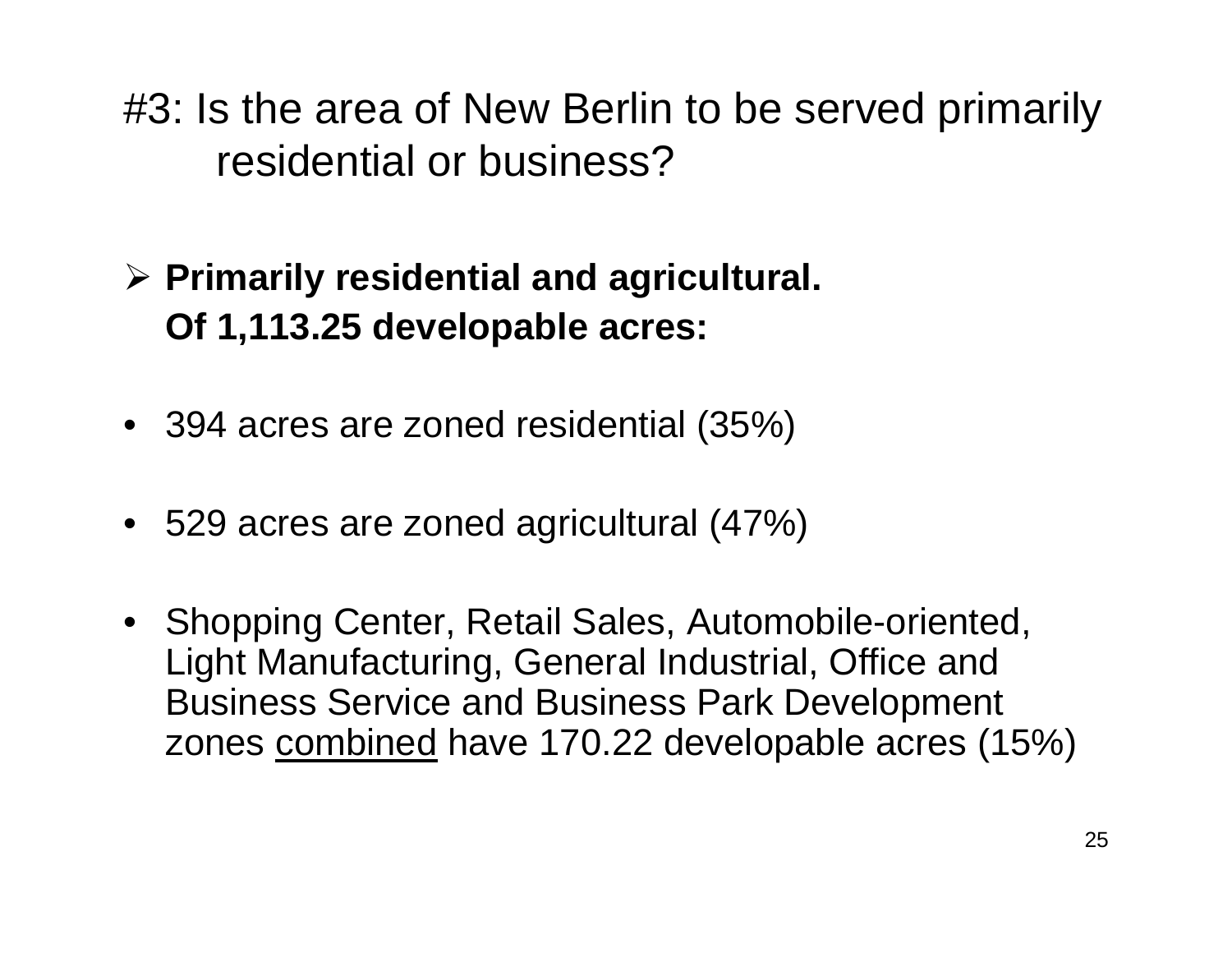#4: Is the further expansion of New Berlin contingent upon the availability of City of Milwaukee water?

According to DCD:

- The area to be served comprises multiple land uses, and the development potential of each is affected differently by the proposed amendment to New Berlin's water sales agreement:
- The development of the residential areas, which are most dependent on the availability of high-quality drinking water, will be most affected by the ability of the City of New Berlin to comply with these orders.
- The water sale decision will have no impact on the development of land reserved for agriculture and rural holding (48% of developable land).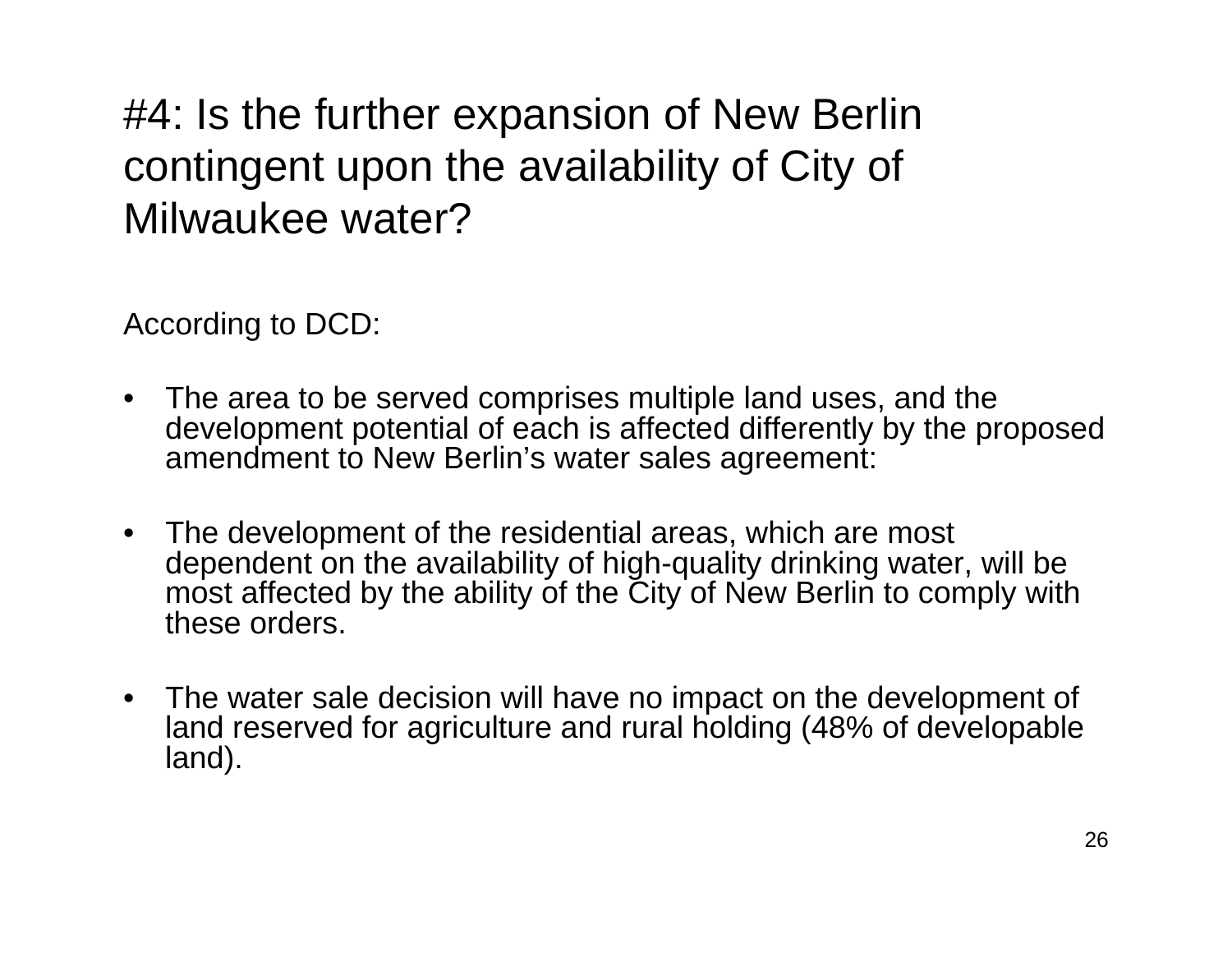#4: Is the further expansion of New Berlin contingent upon the availability of City of Milwaukee water?

According to DCD:

"With respect to industrial, office and commercial development, we anticipate minimal impact from the water sale. Certain types of manufacturing do, of course, use large quantities of water in the manufacturing process. However, many water-reliant industries use non-potable water. Water quality, rather than water supply, is the salient issue in the New Berlin case. The water quality problem will be solved in some fashion, and development will occur, with or without the water sale."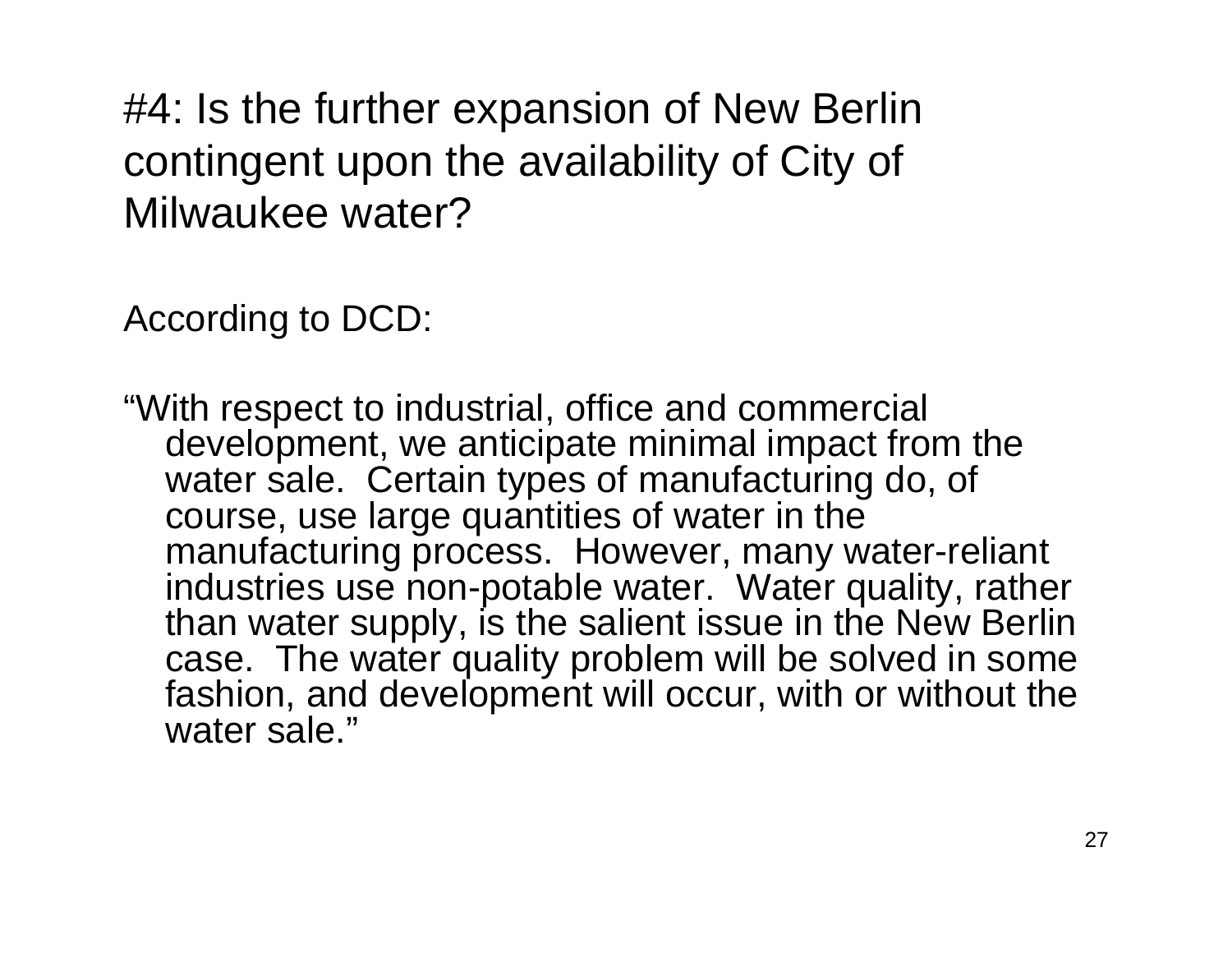#5: Does the sale have a potential negative impact on the City due to lost opportunities for attracting new businesses and jobs to Milwaukee?

**According to DCD:**

**The available and developable land represents approximately 5,668 potential jobs (approximately 1,152 of which would be in industrial areas):**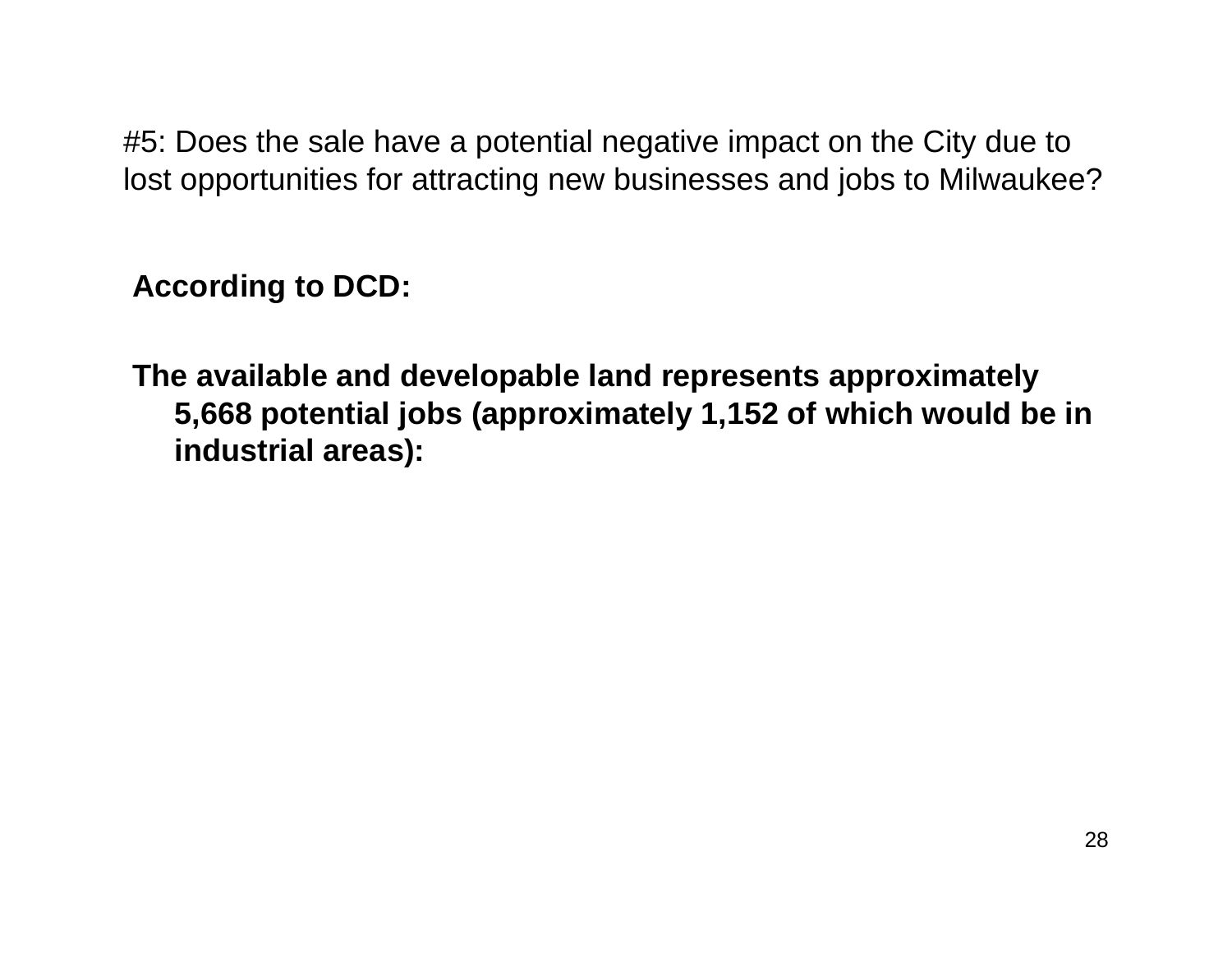#### **Potential Workers in Development Areas**

| <b>Zone Type</b>                          | Area (sq ft) | <b>Acres</b> | <b>Potential</b><br><b>Building</b><br>Area | Average<br>sq<br>ft/worker | <b>Potential</b><br><b>Workers</b> |
|-------------------------------------------|--------------|--------------|---------------------------------------------|----------------------------|------------------------------------|
| <b>Shopping Center</b>                    | 262,961      | 6.04         | 78,888                                      | 250                        | 316                                |
| <b>Retail Sales and</b><br><b>Service</b> | 1,479,086    | 33.96        | 443,726                                     | 250                        | 1,775                              |
| Automobile                                | 63,972       | 1.47         | 19,192                                      | 250                        | 77                                 |
| Light<br>Manufacturing                    | 3,583,978    | 82.28        | 1,075,193                                   | 250                        | 1,075                              |
| Industrial                                | 257,173      | 5.90         | 77,152                                      | 1,000                      | 77                                 |
| Office and<br><b>Business Service</b>     | 66,105       | 1.52         | 19,831                                      | 1,000                      | 79                                 |
| <b>Business Park</b><br>Development       | 1,890,707    | 43.4         | 567,212                                     | 250                        | 2,269                              |
| <b>TOTAL</b>                              | 7,603,981    | 175          | 2,281,194                                   |                            | 5,668                              |

29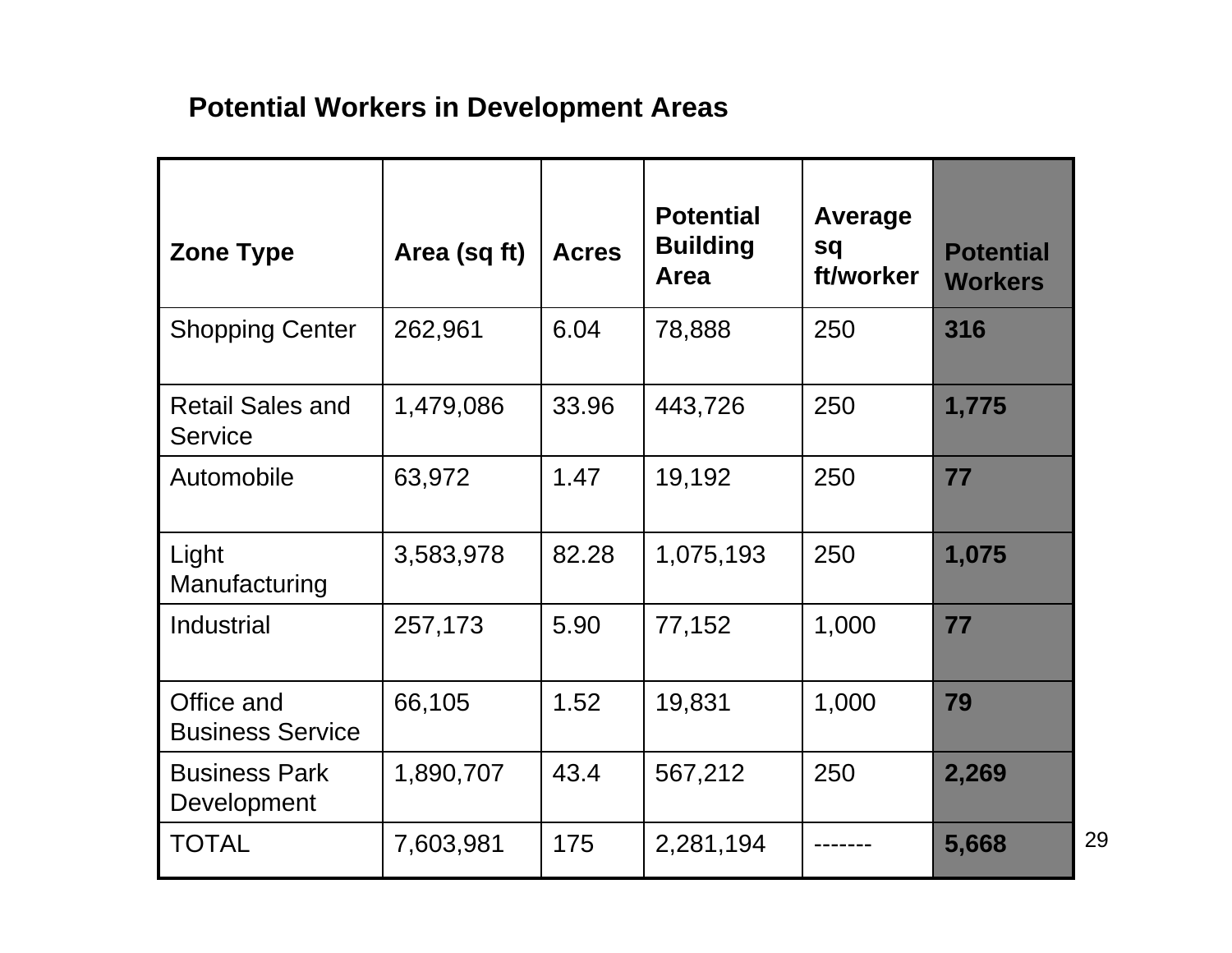#6: Has New Berlin adopted a comprehensive plan according to the provisions of s. 66.1001, Wis. Stats. (Wisconsin's "Smart Growth" law)?

¾ New Berlin's Smart Growth plan has not yet been adopted:

New Berlin is currently in the process of updating its comprehensive land use plan in accordance with Wisconsin's "Smart Growth" law. "Smart Growth directs compliance by January, 2010, and final adoption of New Berlin's comprehensive plan is scheduled for late 2009.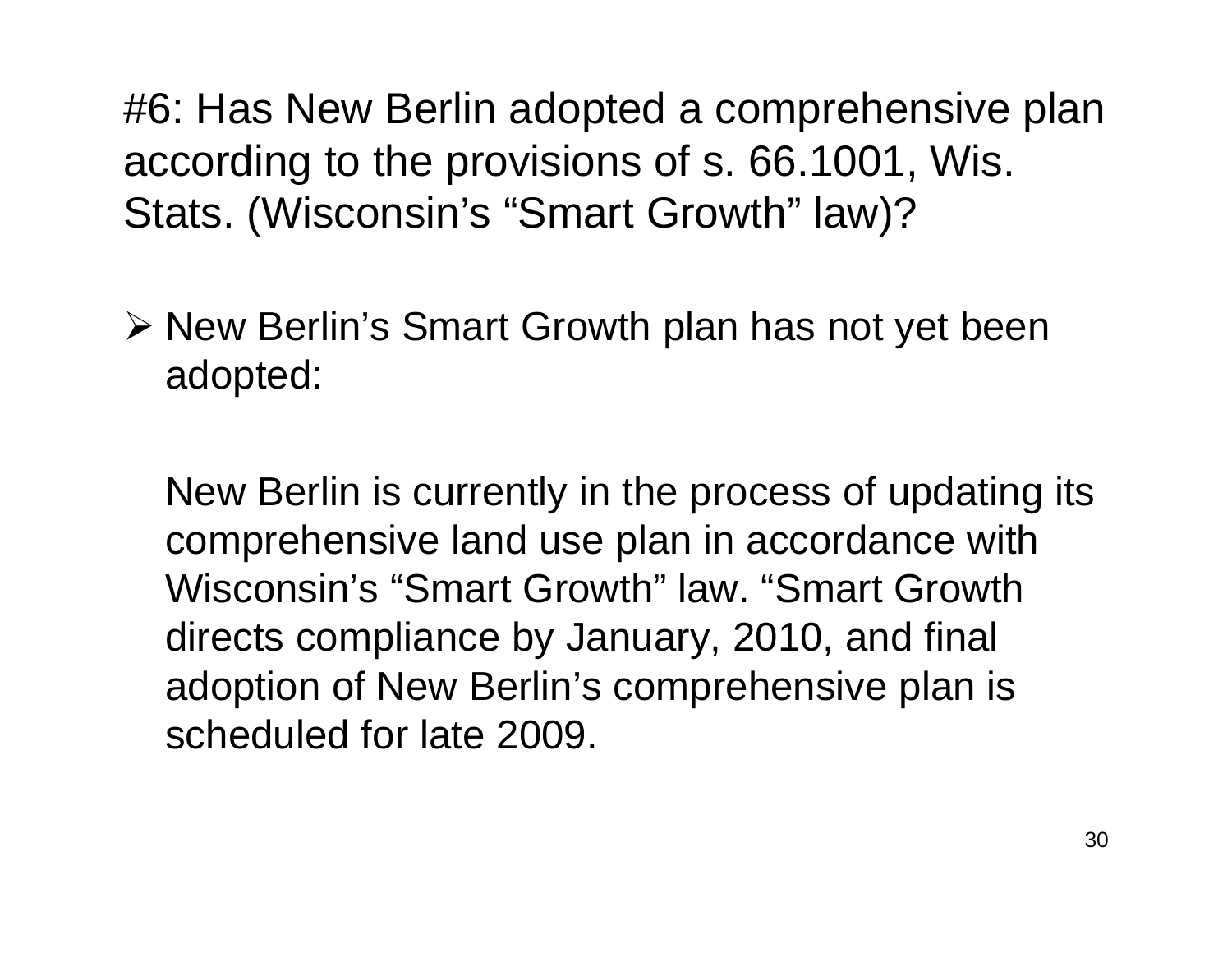### #7: Has New Berlin adopted a comprehensive housing strategy?

- ¾ The analysis of the policy set forth in Council File 020459 states that communities which seek water are required to have adopted a comprehensive housing strategy which integrates affordable housing opportunities to encourage racial and income diversification.
- $\triangleright$  A memo submitted by the City of New Berlin does not directly say that the City has adopted such a strategy, although it indicates that the city's Smart Growth plan will include an affordable housing strategy. The memo also details its arrangement with the Waukesha Housing Authority to operate a HUD Housing Choice voucher program within the city limits, and indicates that the city participates in the "HOME" Consortium to provide rental subsidy and home purchase and home repair assistance to low-income households.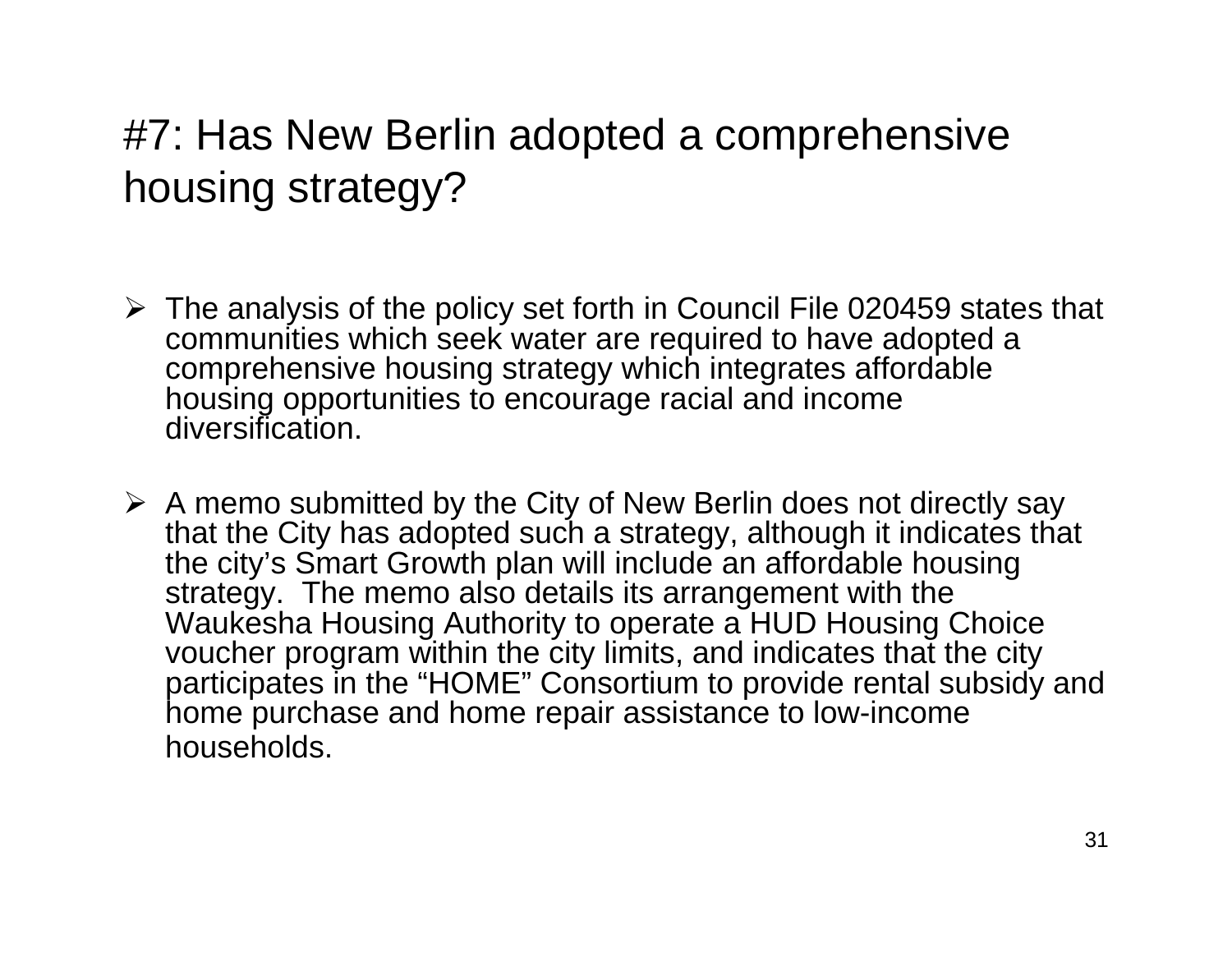### #7: Has New Berlin adopted a comprehensive housing strategy?

- ¾ According to the memo, New Berlin provides approximately 75 to 100 units of affordable housing annually, and as of April 1, 2008, ranked second in affordable housing units offered in Waukesha County.
- ¾ An E-mail sent by an American Civil Liberties Union attorney to Ald. Bauman questions New Berlin's commitment to affordable housing because many of the city's rent vouchers and affordable units are used by lowincome elderly residents rather than families.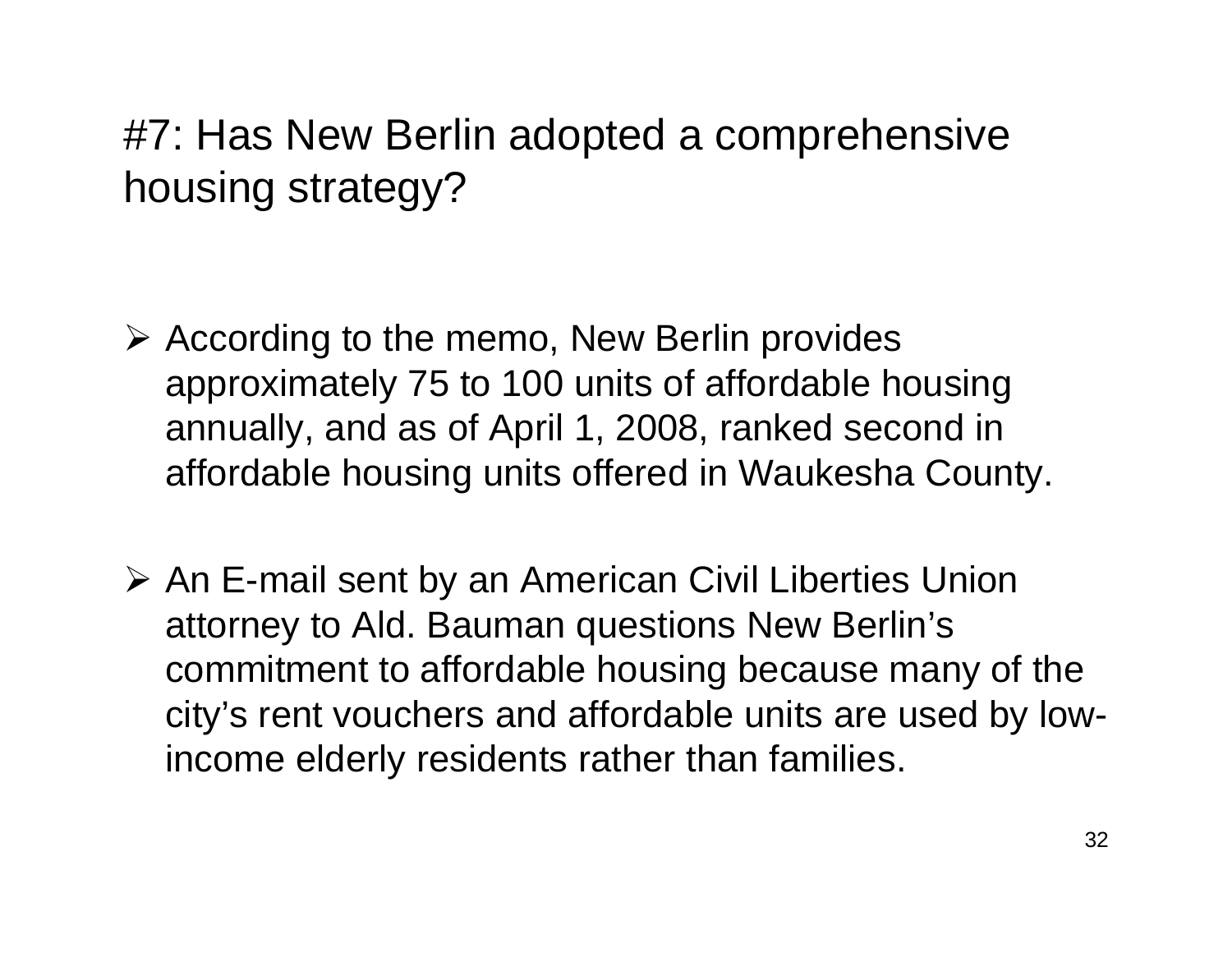### #8: Has New Berlin adopted a comprehensive public transportation strategy?

- $\triangleright$  The analysis of the policy set forth in Council File 020459 states that communities which seek water are required to have adopted a comprehensive public transportation strategy which expands and improves transportation links between disadvantaged persons living in urban Milwaukee County and suburban job opportunities.
- ¾ New Berlin has a transportation plan, prepared by Ruekert/Mielke in 2004, which acknowledges the importance of retaining fixed route transit service to serve the northeast portion of the city because of high employment and residential densities.
- ¾ However, according to DCD, the needs of Milwaukee County residents are not paramount in New Berlin's plan.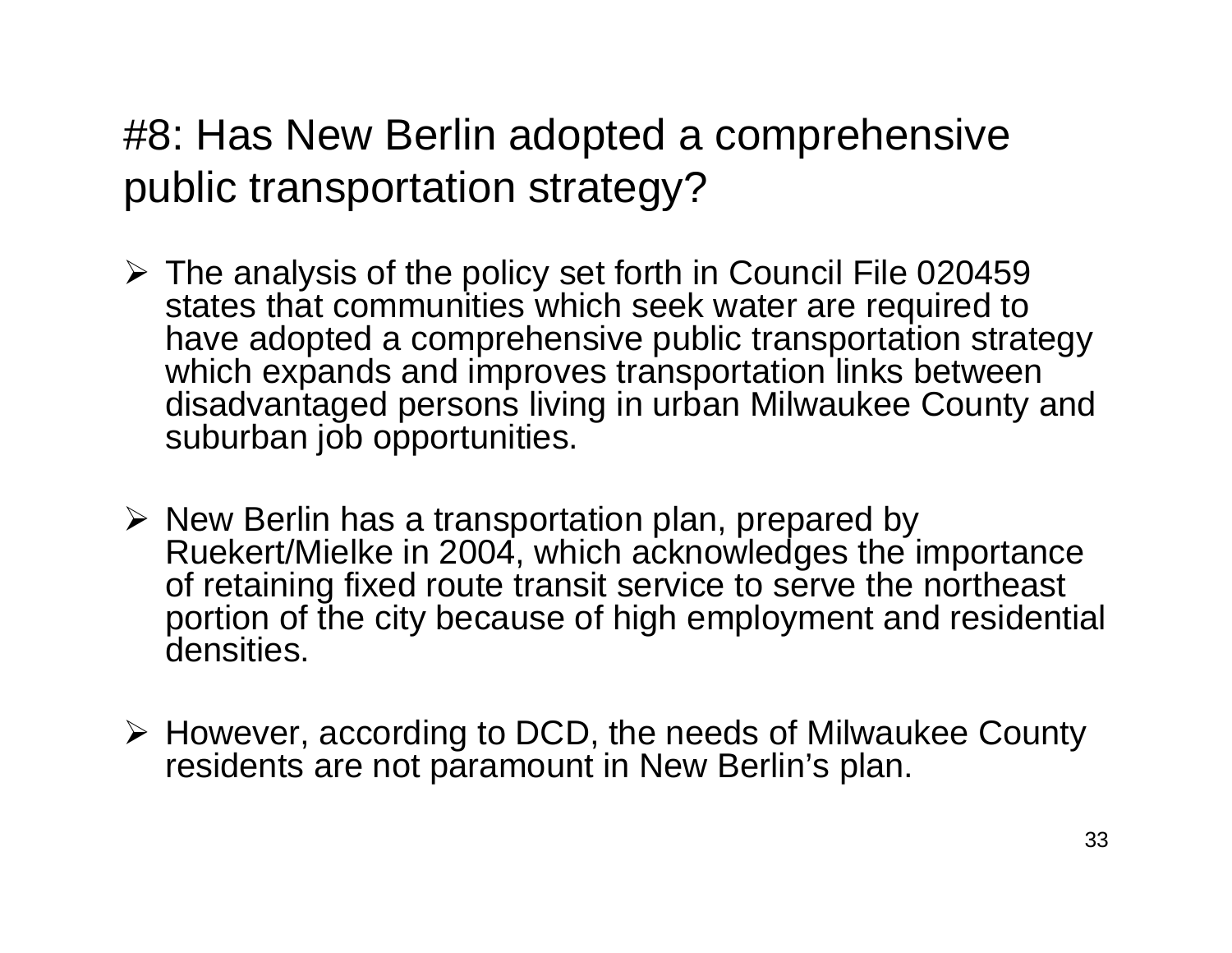### #8: Has New Berlin adopted a comprehensive public transportation strategy?

- ¾ At present, Milwaukee residents who work in New Berlin's employment centers have limited public transit options:
- • A rider may take a Milwaukee County Transit System bus to Brookfield Square shopping center, and then transfer to Waukesha Metro Transit route #218 to the New Berlin Industrial Park. The daily round-trip cost from Milwaukee to the Industrial Park is \$5.00, and is longer than 2 hours.
- • Waukesha Metro Route 906, the Mukwonago Milwaukee Express, operates from Mukwonago to downtown Milwaukee on Interstate-43 with a stop at the Moorland Road park-and-ride lot in New Berlin. The daily round-trip cost from downtown<br>Milwaukee (leaving Milwaukee only in the evening, between 4:05 and 5:30 p.m.) to the park-and-ride lot in New Berlin is \$5.50. The trip from downtown Milwaukee takes approximately 30 minutes.
- $\bullet$  There had been a direct MCTS connection between Milwaukee and New Berlin, but the route was eliminated in 2004.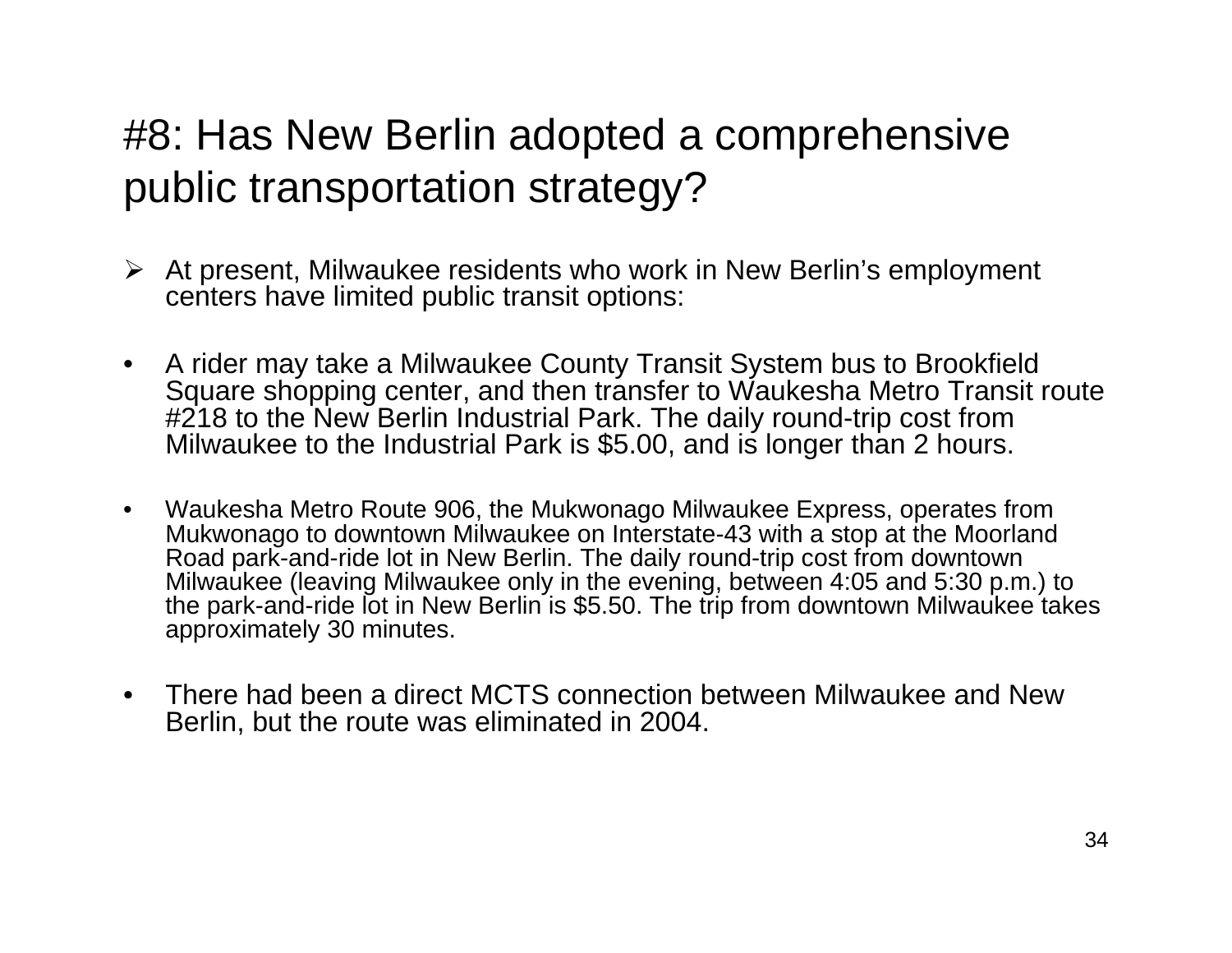# Additional Policy Requirement for Negotiations with New Berlin

¾ Council File 071076, adopted in December, 2007, stated:

*"Any discussions or negotiations with the City of New Berlin relating to extending the approved service area should include an assessment of issues relating to affordable housing, the potential negative impact on the City of Milwaukee due to lost opportunities for attracting new businesses and jobs to Milwaukee, and an assessment of potential negative and environmental impacts."*